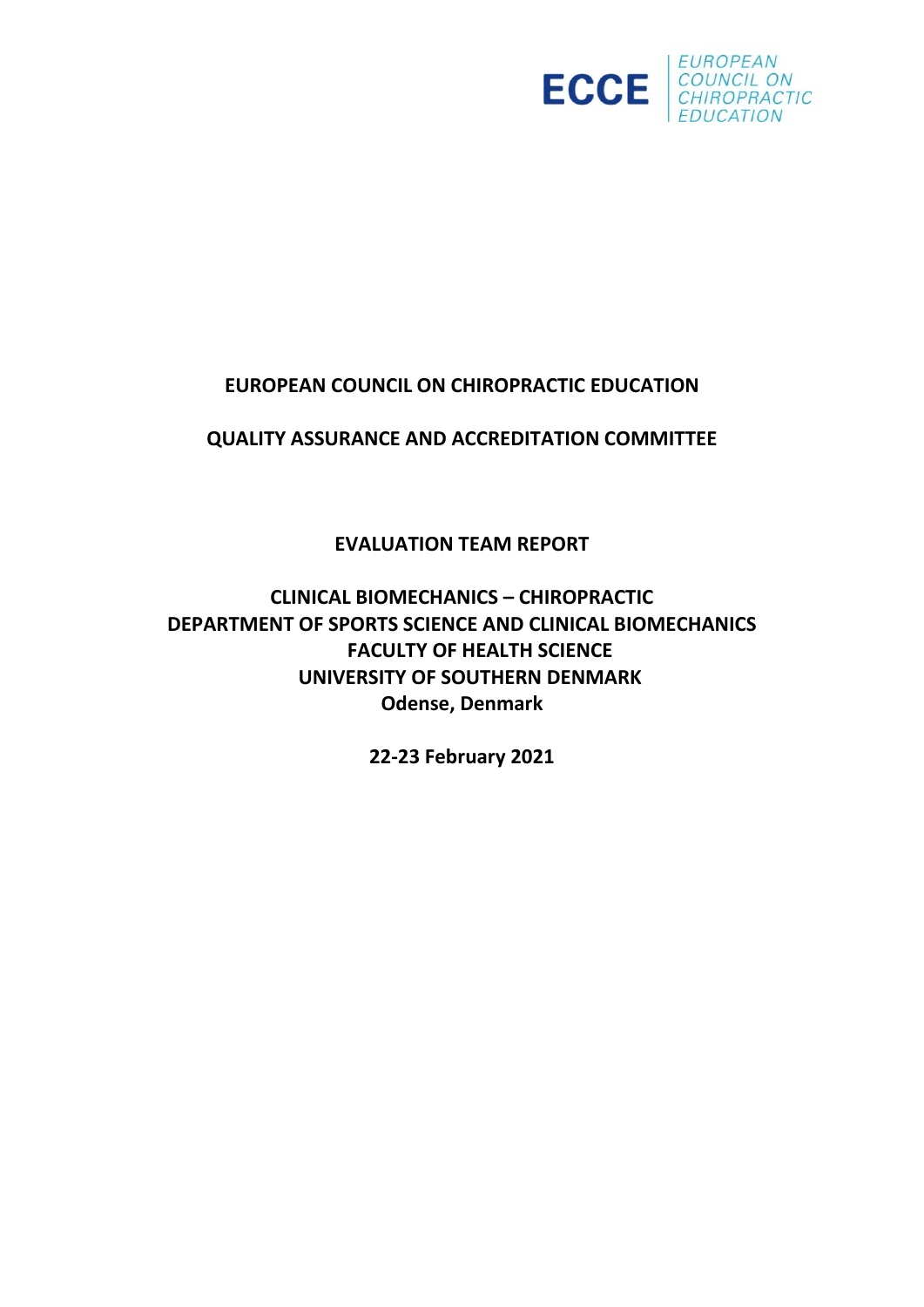# **Table of Contents**

| 4.1  |  |
|------|--|
| 4.2  |  |
| 4.3  |  |
| 4.4  |  |
| 4.5  |  |
| 4.6  |  |
| 4.7  |  |
| 4.8  |  |
| 4.9  |  |
| 4.10 |  |
|      |  |
| 5.1  |  |
| 5.2  |  |
| 5.3  |  |
|      |  |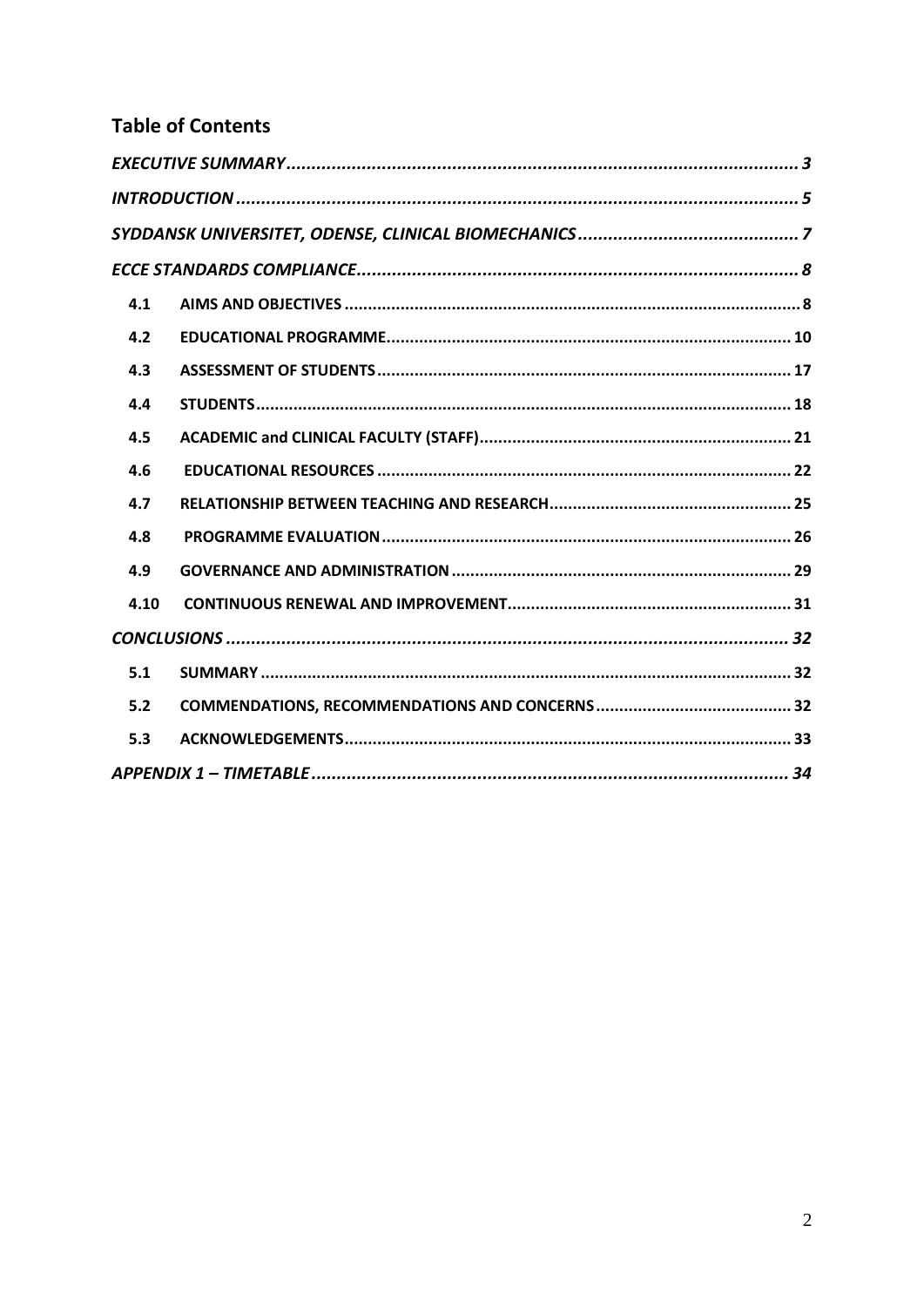# <span id="page-2-0"></span>**EXECUTIVE SUMMARY**

- 1.1 The Department of Sports Science and Clinical Biomechanics (henceforth referred to as the Department) is a part of the Faculty of Health Sciences at University of Sothern Denmark (Syddansk Universitet, SDU) in Odense, Denmark.
- 1.2 The Department provides undergraduate chiropractic education and training for the BSc Clinical Biomechanics and MSc Chiropractic awards of the university. The MSc Chiropractic is the first level award that enables registration within Denmark.
- 1.3 The first students graduated from the programme in 1999. The programme was first accredited by the ECCE in 2002.
- 1.4 In February 2008, an Evaluation Team visit was undertaken by the ECCE as a part of the reaccreditation process. Following the visit, the Evaluation Team report was received by the Quality Assurance and Accreditation Committee (QAAC) in May 2008. The Commission recommended that SDU Institute of Sports Science and Clinical Biomechanics be accredited for a period of five years.
- 1.5 In September 2012, SDU submitted its Self-Study Report (SSR) for the continuation of full accredited status with the ECCE and in February 2013 an Evaluation Visit took place. Following the evaluation, the commission recommended a further accreditation for a period of five years.
- 1.6 A two-day On-Line Evaluation took place on 22-23 February 2021. This provided further documentary and oral evidence to the previously submitted documents. SDU was given feedback at the end of the visit and informed verbally of any strengths, weaknesses and/or concerns regarding its provision of chiropractic education and training.
- 1.7 Members of the Evaluation Team extend their thanks to SDU for the courtesy shown to them during the On-Line event and for conducting the event in an open and transparent manner, thereby affording the Team full on-line access to members of staff, students and documentation.
- 1.8 This document is the Evaluation Report (henceforth referred to as the Report, or Evaluation Report) compiled by the Evaluation Team based on the evidence provided beforehand and during the on-line visit to SDU. The Report was sent in draft format to SDU for factual verification on, and the final Report was submitted to QAAC on 06 April 2021.
- 1.9 The Chair of QAAC invited SDU's Principal to attend via Zoom to receive the decision of the QAAC on the accreditation of SDU on 13 May 2021.
- 1.10 This Report addresses the compliance of SDU with each of the ECCE Standards in the provision of chiropractic education and training through the MSc in Clinical Biomechanics award. The outcomes of the Report are as follows: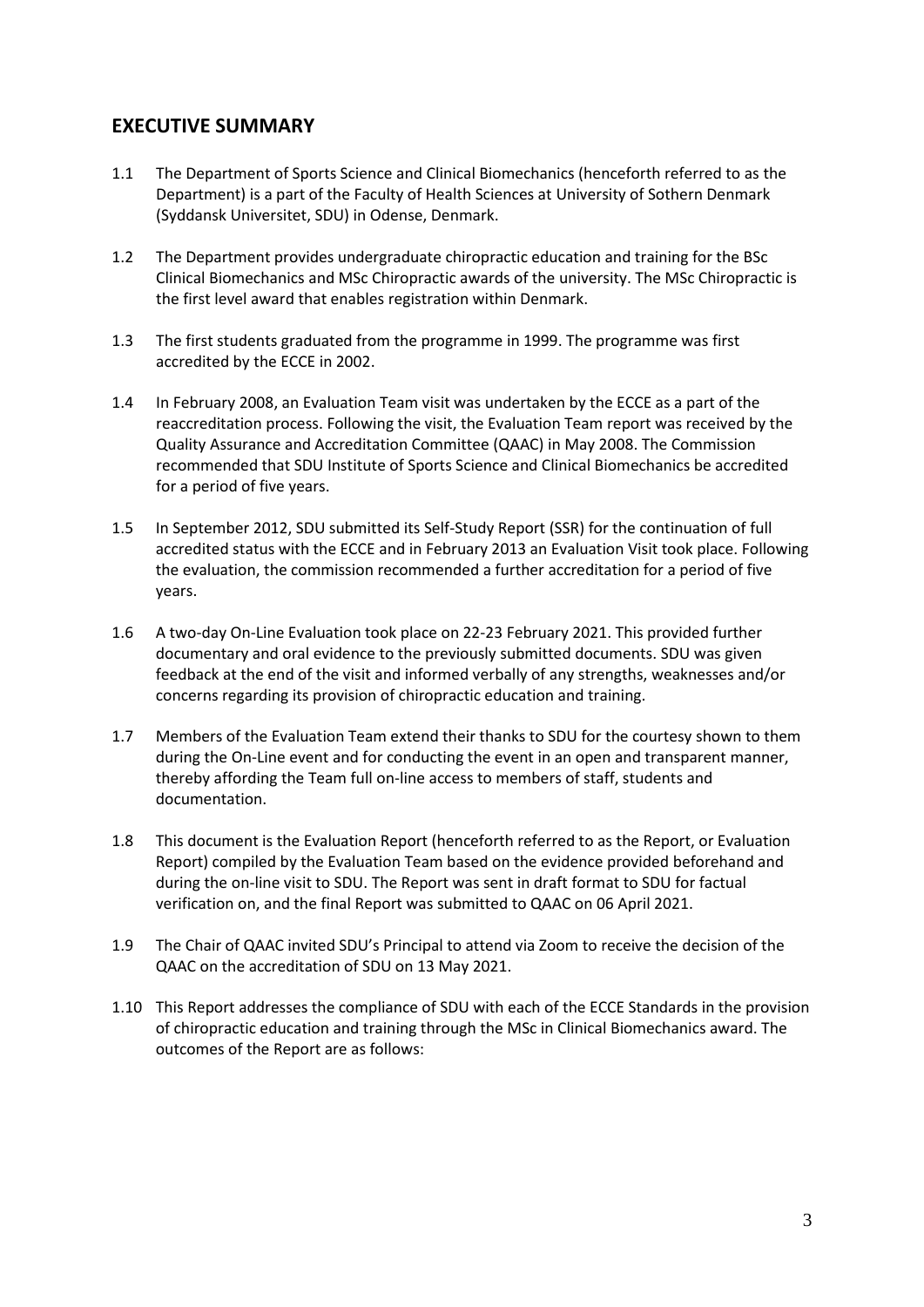#### **COMMENDATIONS**

- The supportive environment provided by the Head of Studies and Vice Head of Studies for both staff and students.
- General satisfaction and enthusiasm of students, for the course, the faculty and their studies.
- The programme benefits from an engaging and inclusive Health Sciences Faculty.
- Rapid response of the university in light of the Covid-19 pandemic, supported by both students and staff.
- Ability for part time faculty to progress in their career at the university.
- The quality of the research and the inclusion and stimulation of research in all aspects of the curriculum, supported by a motivated team.
- The introduction of the Mini-CEX to provide and receive feedback in a timely manner, keeping track of the students learning curve within the Spine Centre.

#### **RECOMMENDATIONS**

- Formalise the relationship with the private clinics involved in the programme to provide equal and sufficient experience for students.
- Maximise the horizontal integration and minimize the overlap in order to overcome some of the existing curricular overload in the bachelor's programme.
- Enhance the current relation with the medical programme in order to expose students to interprofessional learning activities.
- Make use of the newly implemented, virtual platform and online delivery to enhance the international collaboration with both academic staff and students.
- Review the admissions/marketing process to recruit a broader spectrum of international learners.
- Ensure that patients are included as stakeholders and contribute to the reviewing and updating of the programme.

#### **CONCERNS**

• There were none.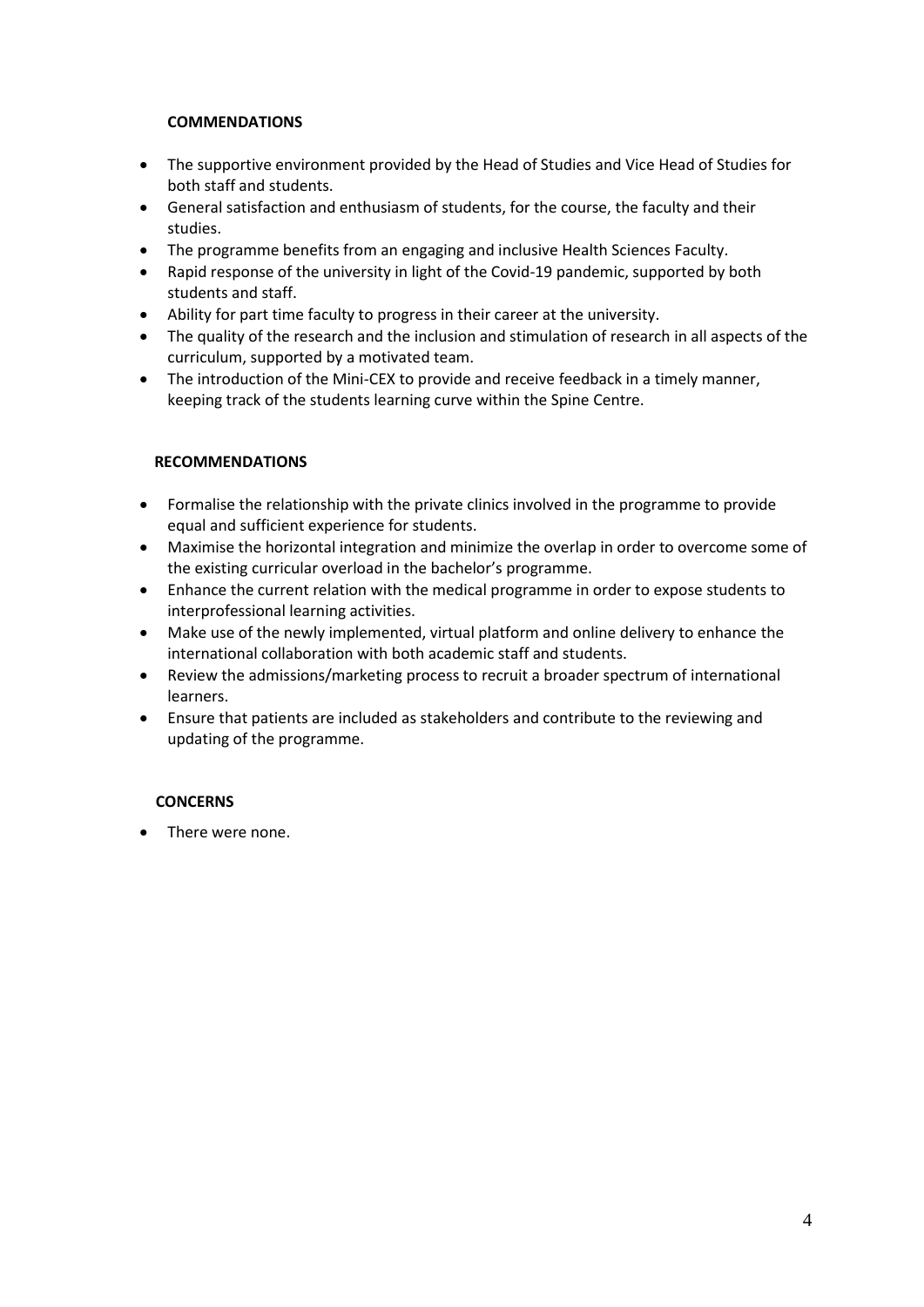# <span id="page-4-0"></span>**INTRODUCTION**

- 2.1 SDU delivers undergraduate chiropractic education and training leading to an MSc that has been validated by the university. The university was founded in 1966 as the University of Odense but in 1998 it merged with another institution to form Syddansk Universitet which is spread over six city campuses with a total of 30 000 students. The Clinical Biomechanics - Chiropractic programme is delivered on the Odense campus and has been accredited since 1999.
- 2.2 At the last evaluation visit in 2013, the ECCE team identified six **strengths,** four **weaknesses,** and one **concern.**

#### **Strengths**:

- The excellent data support provided to the course by the faculty.
- The excellent IT and pedagogic support that underpins the teaching and learning on the programme.
- The very thorough programme of evaluation, quality assurance and programme development administered by the faculty.
- The dedicated leadership provided by the Director of Studies raising the profile of chiropractic within the university.
- The commitment to and emphasis of high-quality research continuous to underpin both teaching and learning and enhances the ambition of students.
- The links with medical sciences in both bachelor's and master's programmes.

#### **Weaknesses:**

- The exclusion of patients as stakeholders in the evaluation of all aspects of clinical biomechanics education.
- The reliance on the post graduate internship to enhance practical therapeutic skills beyond the BSc/MSc framework.
- continuing administrative burden placed on a relatively small academic staff needing to fulfil their role as researchers.
- The exposure to students of mainly chronic conditions with multiple co-morbidities in the Spine Centre may not provide a representable sample of patient encounters in a normal primary contact chiropractic clinic.

#### **Concern:**

• The extended use of part-time staff may make it difficult to ensure the quality of the student learning experience and may place an unnecessary administrative burden on the full-time staff.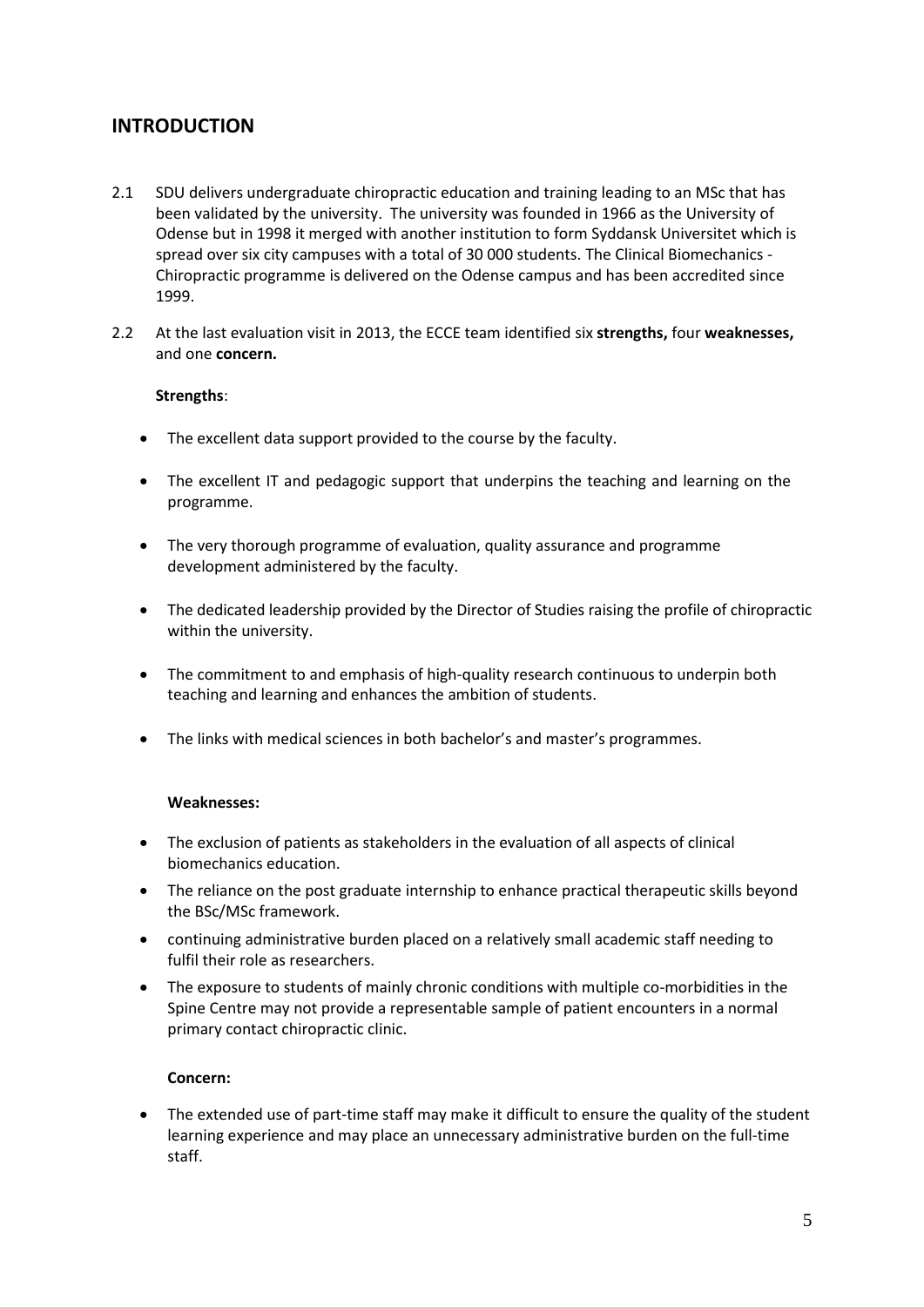2.3 Members of the Evaluation Team were appointed by the ECCE Executive and each member received the SSR, addendum and written comments from QAAC related to the documents prior to the visit. The members of the Evaluation Team were:

| Dr Kenneth Vall, DC, | President, ECCE                                      |
|----------------------|------------------------------------------------------|
| MA(Ed), D(Ed)h.c.    |                                                      |
|                      |                                                      |
| Priya Lutener MChiro | Chiropractor in private practice, member of the QAAC |
| <b>LRCC MMCA</b>     |                                                      |
| Prof. Rui Amaral     | Oral Surgeon and Educationalist, Member of the QAAC  |
| Mendes, DMD, PhD     |                                                      |
| Malene Harveland     | Final Year Chiropractic Student at AECC UC, UK       |

Priya Lutener acted as Secretary to the team and as a member of the team. The members of the team were allocated specific sections of the report as their areas of responsibilities before arriving at Odense.

- 2.4 The purpose of the Evaluation Visit was to verify the SSR and other evidence presented by SDU, and to evaluate the institution in terms of its compliance with the ECCE Standards in Chiropractic Education and Training (hereafter referred to as the ECCE Standards, or Standards). Based on the SSR and its supporting documents, and on oral and other documentary evidence given and consulted during the on-site visit, an Evaluation Report compiled by the Team was submitted to SDU for correction of any factual errors, and thereafter to the QAAC for a decision on the accreditation of SDU.
- 2.5 All members of the team were presented by name beforehand to SDU and no objection to any member was received. All members of the team signed confidentiality and conflict of interest statements before the on-site visit. No conflicts of interest by any of the members were declared.
- 2.6 A draft timetable for the visit was sent to SDU on 20<sup>th</sup> November 2020, and the final schedule agreed with SDU on 8<sup>th</sup> February 2021. A copy of the schedule is appended to this Report (Appendix 1).
- 2.7 The draft report was finalised by the Chair of the team and sent to team members for comments. Based on these, the final draft report was sent to SDU for factual verification on ?. The response was received from **SDU on ?.** The Chair and Secretary finalised the report and this was submitted to the Chair of QAAC on 06 April 2021. A member of the Evaluation Team presented the report to QAAC members on 13 May 2021.
- 2.8 The report includes an Executive Summary, a description of SDU and the findings of the team regarding compliance of SDU with the ECCE Standards. The report ends with the conclusions of the team and any strengths, weaknesses and/or concerns the team wishes to draw to the attention of the QAAC. The Evaluation Report was based on the ENQA Guidelines for external reviews of quality assurance agencies in the European Higher Education Area [\(www.enqa.eu\)](http://www.enqa.eu/).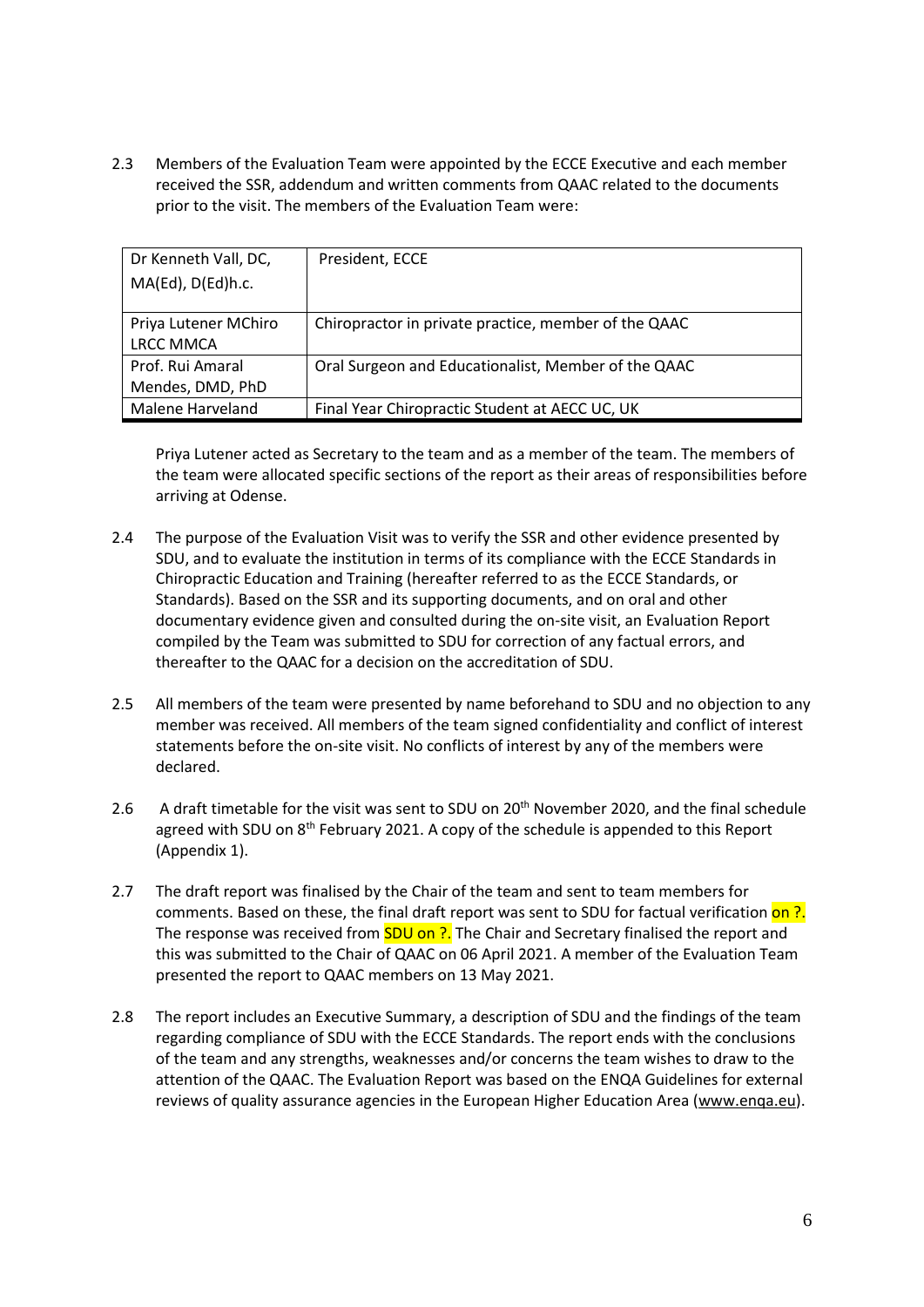# <span id="page-6-0"></span>**SYDDANSK UNIVERSITET, ODENSE, CLINICAL BIOMECHANICS**

- 3.1 The Clinical Mechanics section of the Institute of Sports Science and Clinical Biomechanics within the Faculty of Health Sciences at the University of Southern Denmark (Syddansk Universitet) (henceforth referred to as the department) is within a recognised Danish University. Although Chiropractic is not the name of the programme, the programme in "clinical biomechanics – chiropractic" is the formal title of the course seeking accreditation of the ECCE. The University Prospectus in English uses the title "Clinical Biomechanics – Chiropractic". Clinical Biomechanics is but one of a number of departments in the university. The programme has two components, the bachelor's degree, *Bacheloruddannelsen i Klinisk Biomekanik* and a master's programme, *Kandidatuddannelsen i Klinisk Biomechanik.*
- 3.2 The Advisory Board for Clinical Biomechanics is responsible for advising and making suggestions to the university on the development of the curriculum and the quality assurance of the programme. An Advisory Board is a Danish legal requirement whose 12-14 members are stakeholders who provide another avenue for the continued development of the programme.
- 3.3 Chiropractic education and training provided by SDU is regulated by the 2010 declaration on Higher Education "Uddannelsesbekendtgørelsen" since the profession was granted legal recognition in 1992.
- 3.4 The following section details the findings of the Evaluation Team with regard to the compliance of the college with ECCE Standards in the provision of chiropractic education and training through the awards of "Bacheloruddannelsen i Klinisk Biomechanik" (BSc Clinical Biomechanics) and "Kandidatuddannelsen i Klinisk Biomechanik" (MSc Clinical Biomechanics). The findings of the Team are based on documentation presented by SDU, Odense, prior to and during the on-site visit. In the conclusions, the abbreviation SDU is used for the Institute of Sports Science and Clinical Biomechanics of the University of Southern Denmark.
- 3.5 The colour-coded system outlined below was used by the evaluation team to indicate the level of compliance with each standard:



Green = Fully compliant/no risk (This is on track and good.)

Light Green = Substantially compliant/low risk. (Broadly on track with some areas which need to be addressed.)



Yellow = Partially compliant/medium risk. (Some significant areas, which could be detrimental if not, addressed.)

Red = does not comply/high risk. (Serious concerns threaten this area; high risk in the organisation's overall performance.)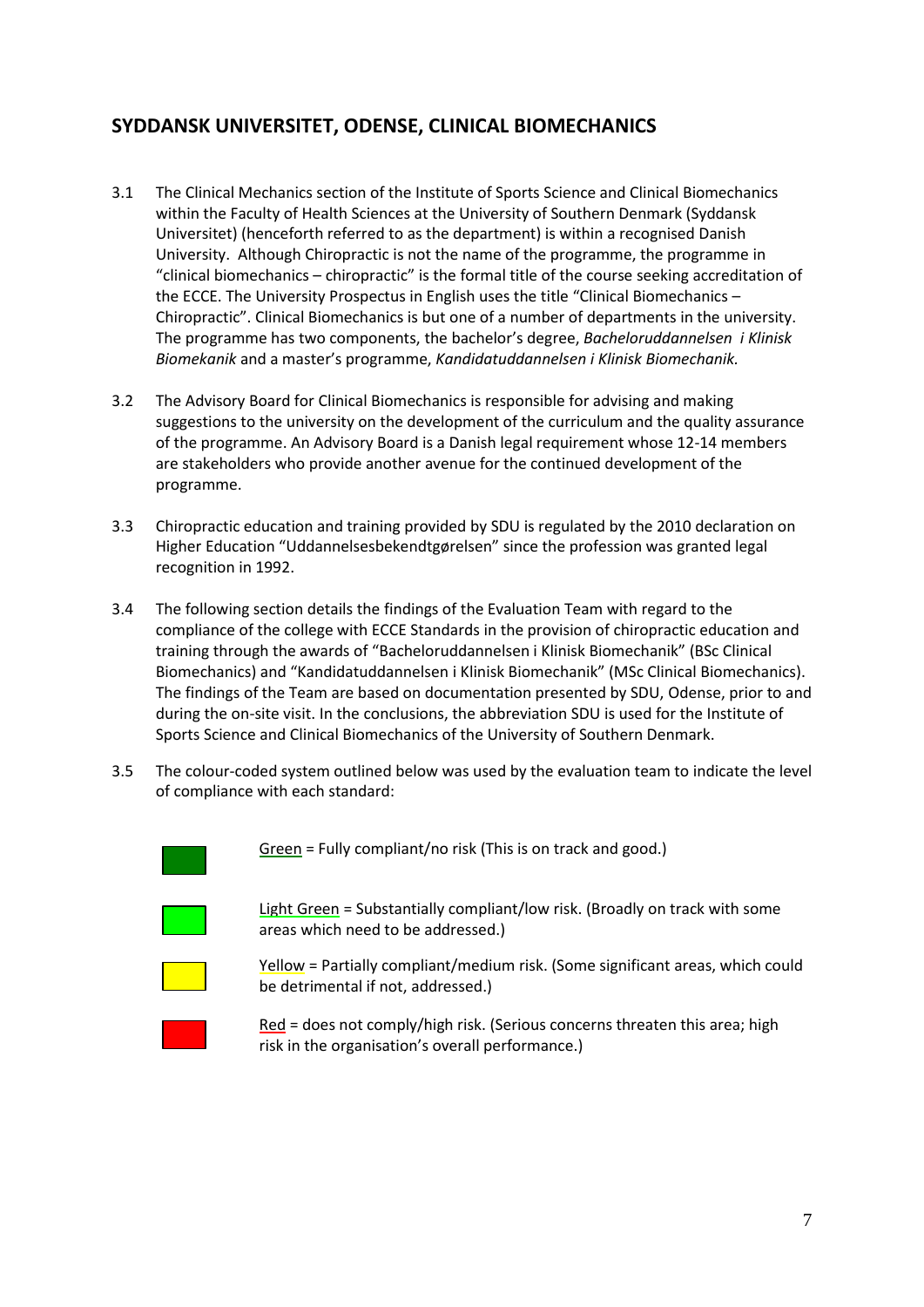# <span id="page-7-0"></span>**ECCE STANDARDS COMPLIANCE**

### <span id="page-7-1"></span>**4.1 AIMS AND OBJECTIVES**

#### **4.1.1 Statement of Aims and Objectives**

**The institution/programme must define the overall aims and objectives of the first qualification chiropractic programme and make them known to its stakeholders. The statements must describe the aims and objectives resulting in a chiropractor that is competent and safe to enter practice as a primary contact practitioner in the current healthcare environment, with the appropriate foundation for postgraduate education and training, and a commitment to, and capacity for, lifelong learning.**

#### *4.1.1a Description*.

The documentation provided by the SDU clearly portrays the aims and objectives of the school's BSc and MSc programmes.

The detailed competences for each of the constituent modules have been provided and the curriculum for both programmes is freely available for all stakeholders at the University's homepage.

A general concern over research and evidence-based care is embedded in the curriculum, providing the tools for students to engage in further life-long learning experiences.

Students are encouraged to consider subsequent Higher Education degrees, while participating in professional activities after graduation, a process enhanced by the postgraduate internship.

#### *4.1.1b Analysis*

The documentation regarding aims and objectives reflects the elements necessary for producing a safe and competent chiropractor.

*4.1.1c Conclusion* SDU fully complies with Standard 1.1.

#### **4.1.2 Participation in formulation of aims and objectives**

**The overall aims and objectives of the chiropractic programme must be defined by its principal stakeholders.**

#### *4.1.2a Description*

Stakeholders' participation in the aims and objectives is secured by the University's governance structure, by the "Study board for Clinical Biomechanics "and, ultimately, by the Advisory Board, which links Faculty of Health Sciences and the private chiropractic practices.

The Study Board is equally supported by academic staff and students, the former includes a majority of qualified chiropractors and a couple of members with a medical background As for the Advisory Board, it recruits its 12-14 external members from a diversified set of stakeholders, ranging from national professional organisations to regional/Nordic associations of chiropractors.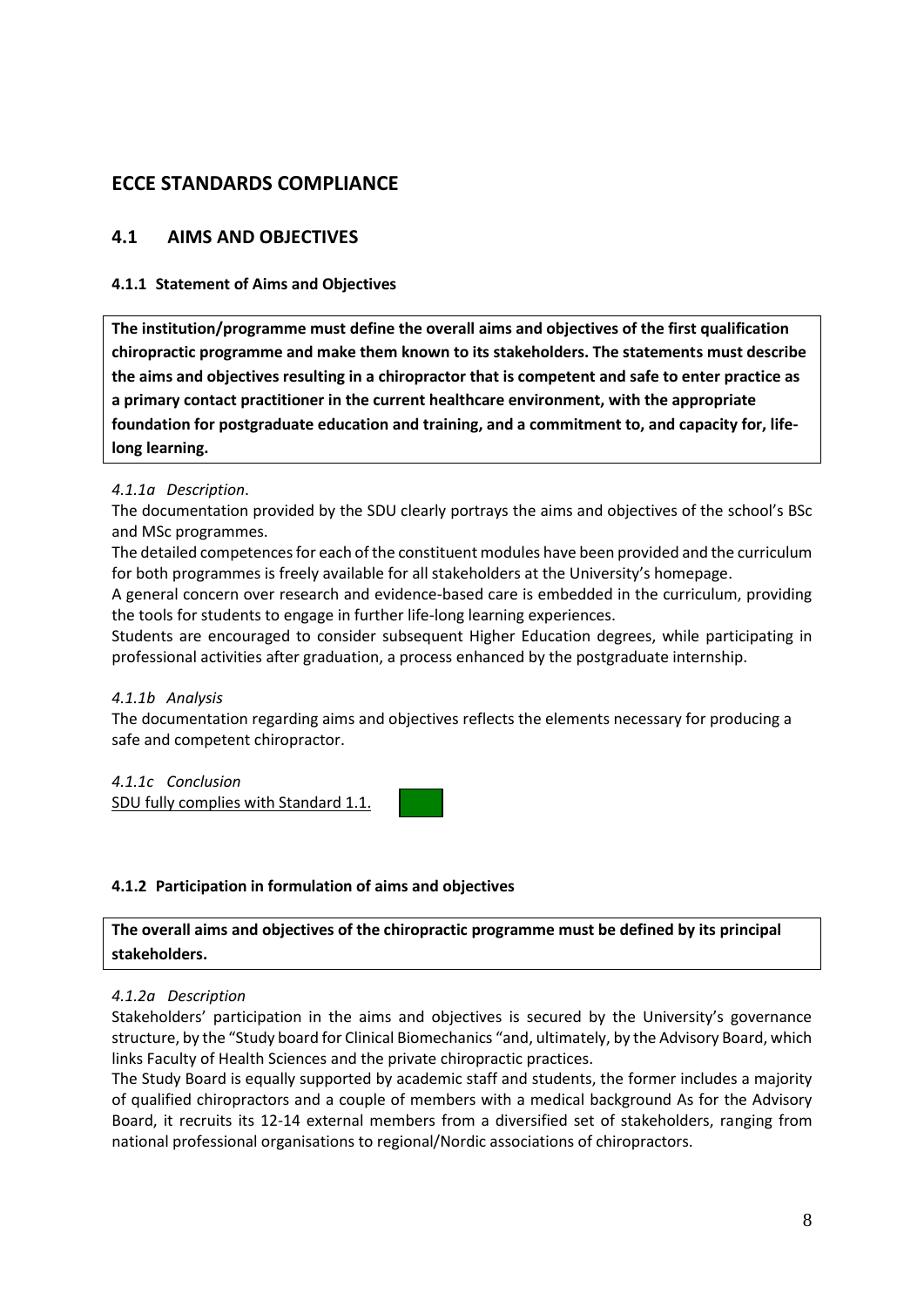#### *4.1.2b Analysis*

The role played by the different stakeholders identified in the SSR is rather comprehensive and derives from the overall organisation of the B.Sc. and M.Sc. programmes within the broader academic context laid down by the University and by the Danish law.

Nonetheless, patients' involvement is suboptimal. The programme might benefit from a greater participation of both patients and representatives from the community.

### *4.1.2 Conclusion*

SDU substantially complies with Standard 1.2.

#### **4.1.3 Academic autonomy**

#### **The institution/programme must have sufficient autonomy to design and develop the curriculum.**

#### *4.1.3a Description*

The Study Board has legally secured control of the curriculum, enabling the right to autonomously design and develop the detailed curriculum.

Furthermore, the annual meeting provides additional input, bringing together the views expressed in the student evaluations, the panel of external experts, the programme evaluation, the graduate evaluations and the advisory board.

#### *4.1.3b Analysis*

As it stands, the diversity of inputs gathered by the leadership of both programmes at different stages and times allows it to consider the educational needs and challenges faced by chiropractic students.

*4.1.3c Conclusion* SDU fully complies with Standard 1.3.

#### **4.1.4 Educational outcome**

**The institution/programme must define the competencies (exit outcomes) that students will exhibit on graduation in relation to their subsequent training and future roles in the profession and the wider healthcare system.**

#### *4.1.4a Description*

The complete set of competencies that the students are expected to gain upon conclusion of their Bsc and M.Sc. programmes has been made available.

Likewise, so have the didactic and pedagogical foundations of the education process.

#### *4.1.4b Analysis*

Overall, the educational outcomes are handled in a transparent manner. Alignment between the learning outcomes and pedagogical tools are present and evidence of student-centred educational practices have been found and reported.

Nonetheless, such learning approaches are to be further developed throughout the curriculum. Moreover, considering the existing relation between chiropractor and medical students, it might be beneficial to develop interprofessional educational settings, thus eliciting a more applied comprehension of the curricular contents.

Further horizontal and vertical integration of the curricular contents might help reducing the current workload.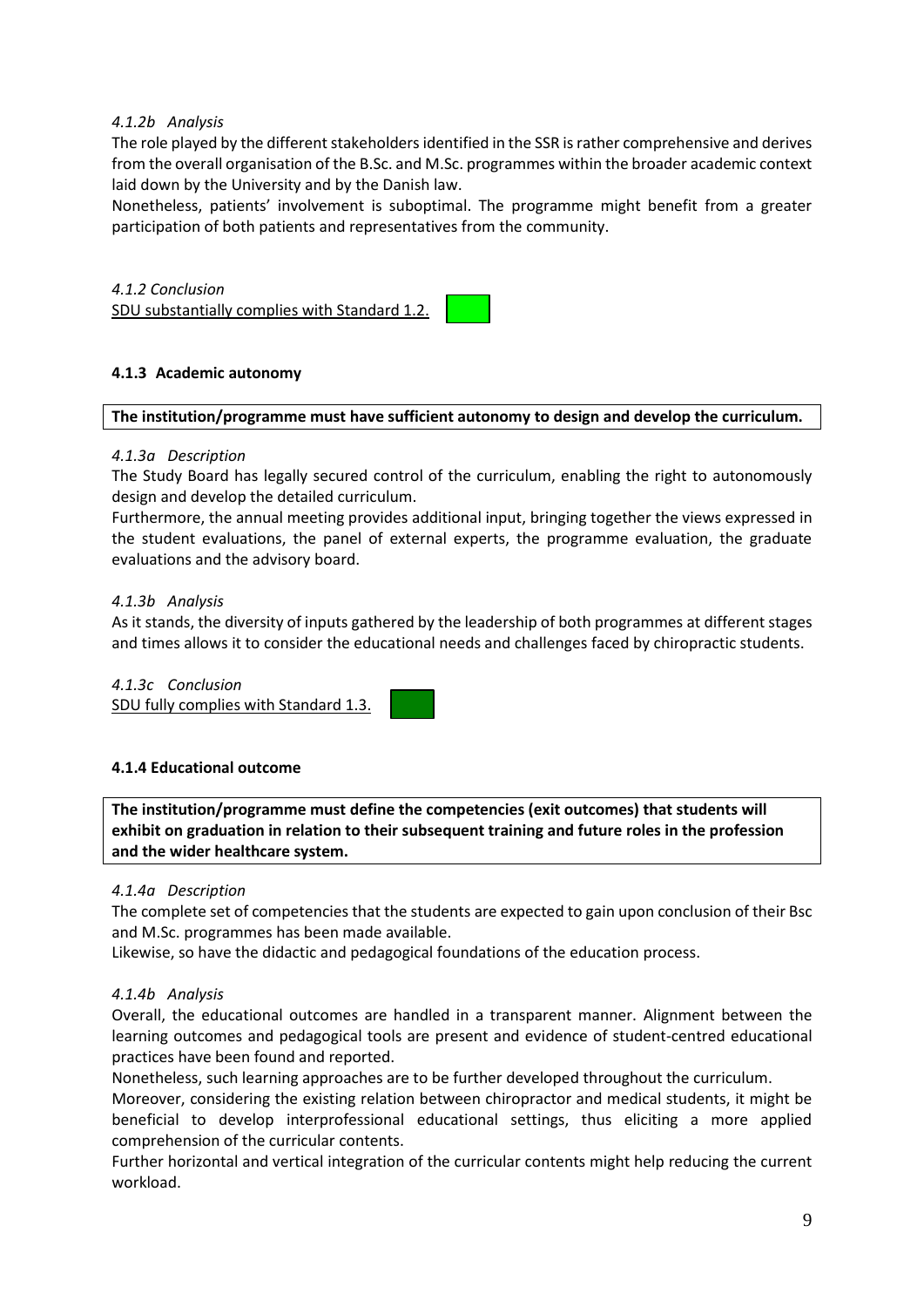

# <span id="page-9-0"></span>**4.2 EDUCATIONAL PROGRAMME**

#### **4.2.1 Curriculum model and educational methods**

**The institution/programme must define a curriculum model and educational (teaching and learning) methods consistent with the objectives of the curriculum.** 

**The curriculum and educational methods must ensure the students have responsibility for their learning, and prepare them for lifelong, self-directed learning throughout professional life as well as preparing them for interdisciplinary practice.**

#### *4.2.1a Description*

The bachelor's programme in Denmark is set by the Education Order. The training is divided into 12 modules, of which contact time is 8 weeks with an exam at the end. At the same time, the training is divided into three important areas, essential for University based health education: Biomedicine, Academia and Professionalisation. Each of the twelve modules consists of teaching elements within two or more of the same area, which run parallel throughout the course.

The biomedical topic makes up approximately two thirds of the bachelor programme, the academic topic makes up one sixth, and the professional topic makes up one sixth of the topic.

The master's programme also follows the Danish Education Order. Similarly, to the bachelor's programme, the curriculum is divided into 8 modules, that consist of teaching elements within Clinical training, Academia and Professionalisation. All of which are integrated, vertically and horizontally throughout the course.

The design and description of the bachelor's and master's curricula adheres to the European Qualification Framework for lifelong learning.

The programme is delivered in the university, the university hospital and at the Spine Centre, typically via lectures, seminars and small teaching classes.

#### *4.2.1b Analysis*

The current curriculum model of the bachelor's in biomedical science is well integrated with the curriculum of the bachelor's in medicine, with students sharing lectures. The students on the biomedical science course also have additional lectures relevant to Chiropractic. The integration with the medical students results in qualified chiropractors being able to work within a multidisciplinary environment.

The amalgamation of students continues through to the master's programme where biomedical science students work and study alongside medical students and health care specialists in the Spine Centre. With the exception of the 4-week internship at a private chiropractic practice in the final year, the curriculum does not facilitate everyday Chiropractic encounters. Experience relevant to the Chiropractic setting, including business and administration is not obtained until the postgraduate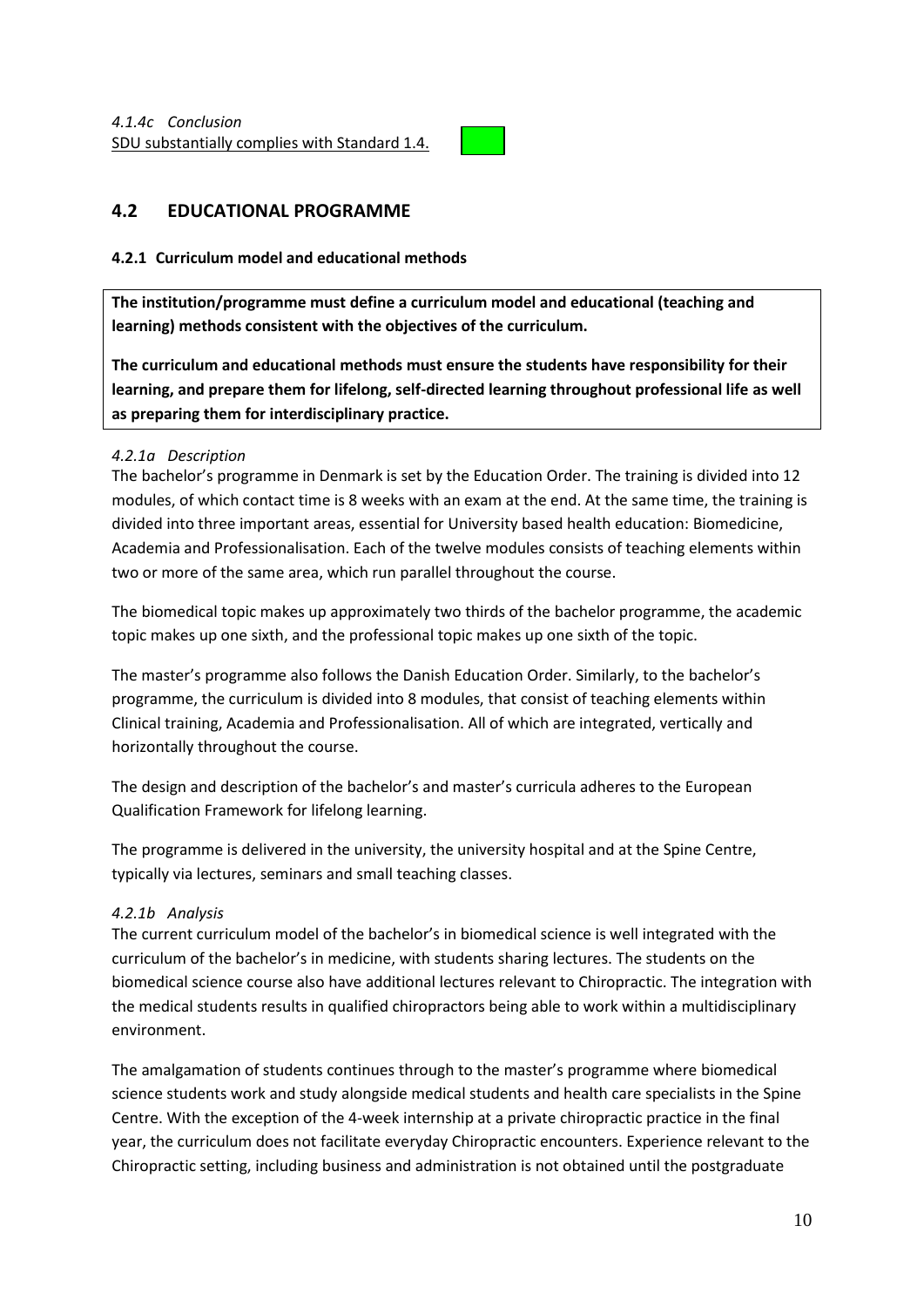training year, which is a requirement of the Danish Chiropractic Association and separate to the programme. The current educational model does not take into account those graduates that may be planning to practice outside Denmark, where a post graduate training year may not be required.

The curriculum is in the process of introducing a new topic, geriatric care, within musculoskeletal medicine. There has been some delay due to the pandemic, but it is anticipated that this module will begin with the new cohort in September 2021.

The learning methods have been adapted and are online, using virtual platforms such as Zoom or Microsoft teams, in light of the Covid-19 pandemic. Practical sessions are being run in small groups to eliminate the amount of contact and therefore the risk of infection. SDU is monitoring the situation closely, practical sessions and face to face classes will resume as soon as it is safe to do so.

#### *4.2.1c Conclusion* SDU substantially complies with Standard 2.1.



### **4.2.2 The Scientific Method**

**The institution/programme must teach the scientific method, other forms of research inquiry and evidence-based practice, including analytical and critical thinking.**

**The curriculum must include elements for training students in scientific thinking and research methods.**

#### *4.2.2a Description*

Students are introduced to the Scientific method and evidence-based practice from the outset. It is taught via the Academic track, which makes up 18% of the bachelor's programme and 17% of the master's programme. It is taught in the following modules: B1, Start of Study Assignment, B4, Scientific method I: Biostatistics & Epidemiology, B6, Scientific method II: Theory of Science, B7, Scientific methods III: Patient perspectives, B8, Manipulation - history, theory and evidence, B10, Methodological course in basic research, B11, bachelor project, K6-K8, master's dissertation.

The Faculty of Health offers a pre-graduate research degree, the purpose of which is to provide students with basic research skills through conducting a proper research project.

As of the autumn 2020, Clinical Biomechanics also offers a talent track to selected students. The talent track targets students with an ambition of becoming Ph.D. Students in the future.

On completion of the master's programme, the student has the opportunity to pursue a Ph.D. at any University, nationally or internationally. There is also the opportunity to obtain a Ph.D. scholarship at The Faculty of Health Science at the University of Southern Denmark.

# *4.2.2b Analysis*

SDU's programme has a strong focus on the Scientific Method with the students being introduced to research and critical thinking from the very beginning of the course. SDU now also offers a pregraduate research degree for students with an interest in research and pursuing a Ph.D., where the student takes 6 months out of their studies to work full time on a research project.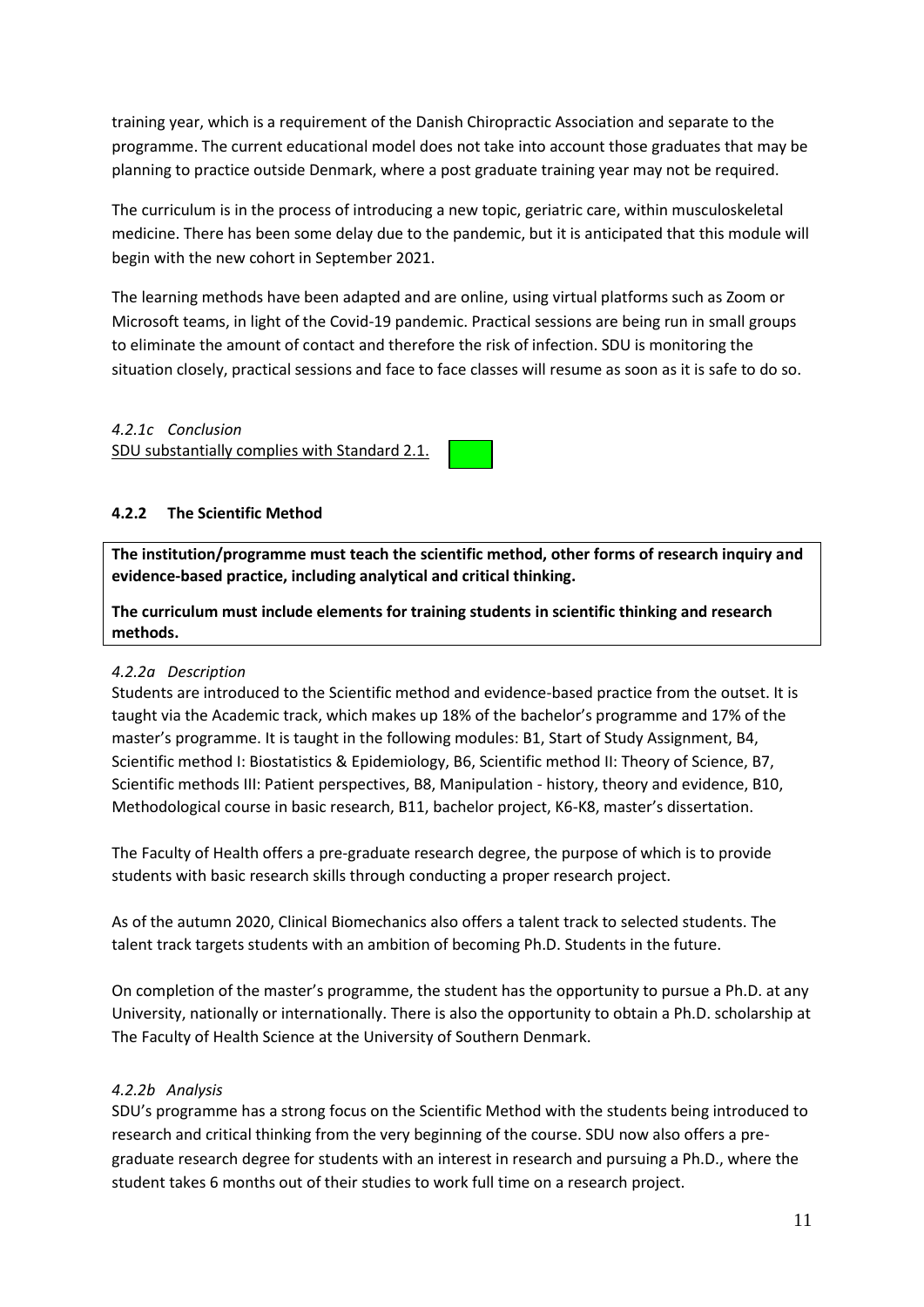#### **4.2.3 Biomedical Sciences**

**The institution/programme must identify and include in the curriculum those contributions of the basic biomedical sciences that enable a knowledge and understanding of the basic sciences applicable to the practice of chiropractic.**

#### *4.2.3a Description*

The basic biomedical sciences are taught via the biomedical track of the bachelor's programme and are taught and assessed alongside students from the medicine programme.

The biomedical track comprises of 12 modules, composed of various parts of traditional biomedical subjects such as anatomy, physiology, biophysics, molecular biology, cell biology, genetics, microbiology, immunology, pharmacology and pathology.

The Head/Vice Head of Studies, in collaboration with The Danish Chiropractic Association, and the Students Union, have produced a folder (study handbook to the biomedical subjects) to explain the relevance of the biomedical subjects to the Chiropractic Students.

The learning objectives outlined in the biomedical track are integrated with clinically relevant situations using index clinical situations (ICS). The ICS's are divided into symptom-based cases (33 cases all together) and disease/syndrome/clinical problems (97 cases all together). These are scattered throughout the 12 modules and covers all important clinical symptoms and diseases.

#### *4.2.3b Analysis*

SDU's programme has a very strong focus on biomedical science, which is integrated with the teachings of the medical programme. The workload in the first year is heavy, with little relevance to Chiropractic competencies, but this is outweighed by the skills and proficiencies that then allows the Chiropractor to work in a multidisciplinary setting alongside other healthcare professionals. As the student's progress through the programme, the emphasis on Chiropractic increases.

# *4.2.3c Conclusion*

SDU fully complies with Standard 2.3.

#### **4.2.4 Behavioural and Social Sciences, Ethics and Jurisprudence**

**The institution/programme must identify and include in the curriculum those contributions of the behavioural sciences, social sciences, ethics, scope of practice and legal requirements that enable effective communication, clinical decision-making, ethical practice and ethical business standards.**

#### *4.2.4a Description*

There are no specific courses in behavioural and social science, however, they are integrated throughout the biomedical track of the bachelor's course.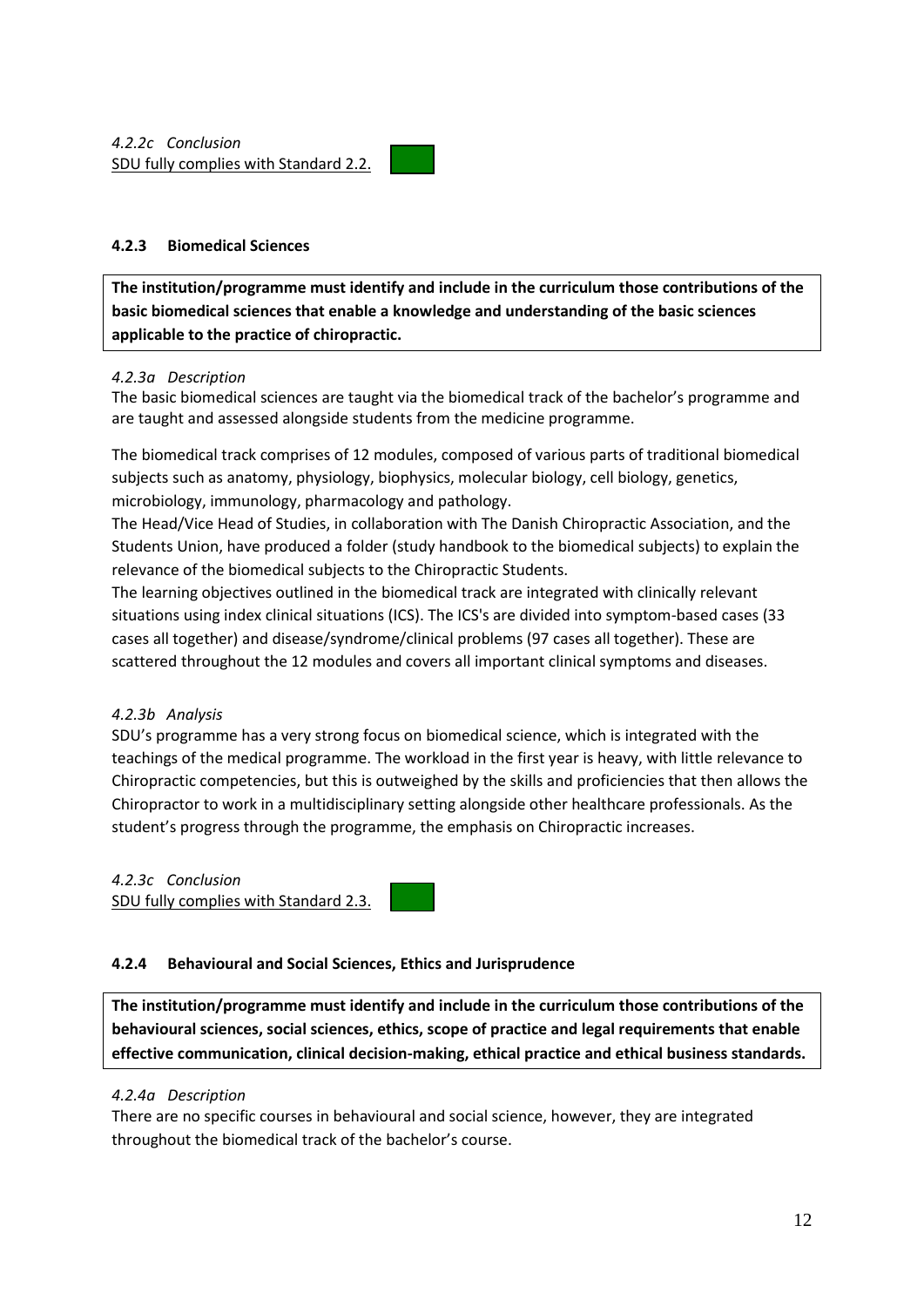The biopsychosocial model is a core topic in the Musculoskeletal Management module of the master's programme, but also features as part of the bachelor's programme.

Communication skills are integrated into the curriculum via the professionalisation track, in both bachelor's and master's programmes.

Legal requirements for practicing as a Chiropractor are introduced in the master's programme, but the majority of requirements are taught as part of the post graduate internship programme.

#### *4.2.4b Analysis*

Behavioural and Social Sciences and Ethics are integrated within the programme, but not taught as standalone subjects. Business and administrative skills are not taught on the programme, but students cover these topics as part of the post graduate training year, which is separate to SDU.

#### *4.2.4c Conclusion*

SDU fully complies with Standard 2.4.



#### **4.2.5 Clinical sciences and skills**

**The institution/programme must identify and include in the curriculum those contributions of the clinical sciences that ensure students have acquired sufficient clinical knowledge and skills to apply to chiropractic practice in a primary contact setting.**

#### *4.2.5a Description*

The competencies acquired in the bachelor's and master's programme are based on the Danish Qualifications Framework for Higher Education which follows the Framework of Qualifications for the European Higher Education. Clinical Sciences and Skills are integrated throughout the course in its entirety.

They are taught within the Biomedical and Professionalisation tracks of the bachelor's course, and the Clinical and Professionalisation tracks of the master's course. An outline of subjects taught was provided in a table on page 22 of the self-study report submitted to the ECCE's QAAC in 2020.

#### *4.2.5b Analysis*

There is a strong emphasis on the clinical sciences from the moment the students begin the course. Clinical skills are developed horizontally, vertically and comprehensively throughout the bachelor's and master's programmes, and are integrated with the teachings of the medical programme. Students report that the workload in the first two years is high, resulting in them questioning the necessity of some of the modules, however, they report that as they progress through the course, they understand the structure of the programme and are grateful for the knowledge they obtained earlier on in the programme.

Although the curriculum is diverse and covers a broad range of conditions, common in the everyday Chiropractic setting, there is little hands-on practical treatment experience for the students until they get to the post graduate training year, which is separate from SDU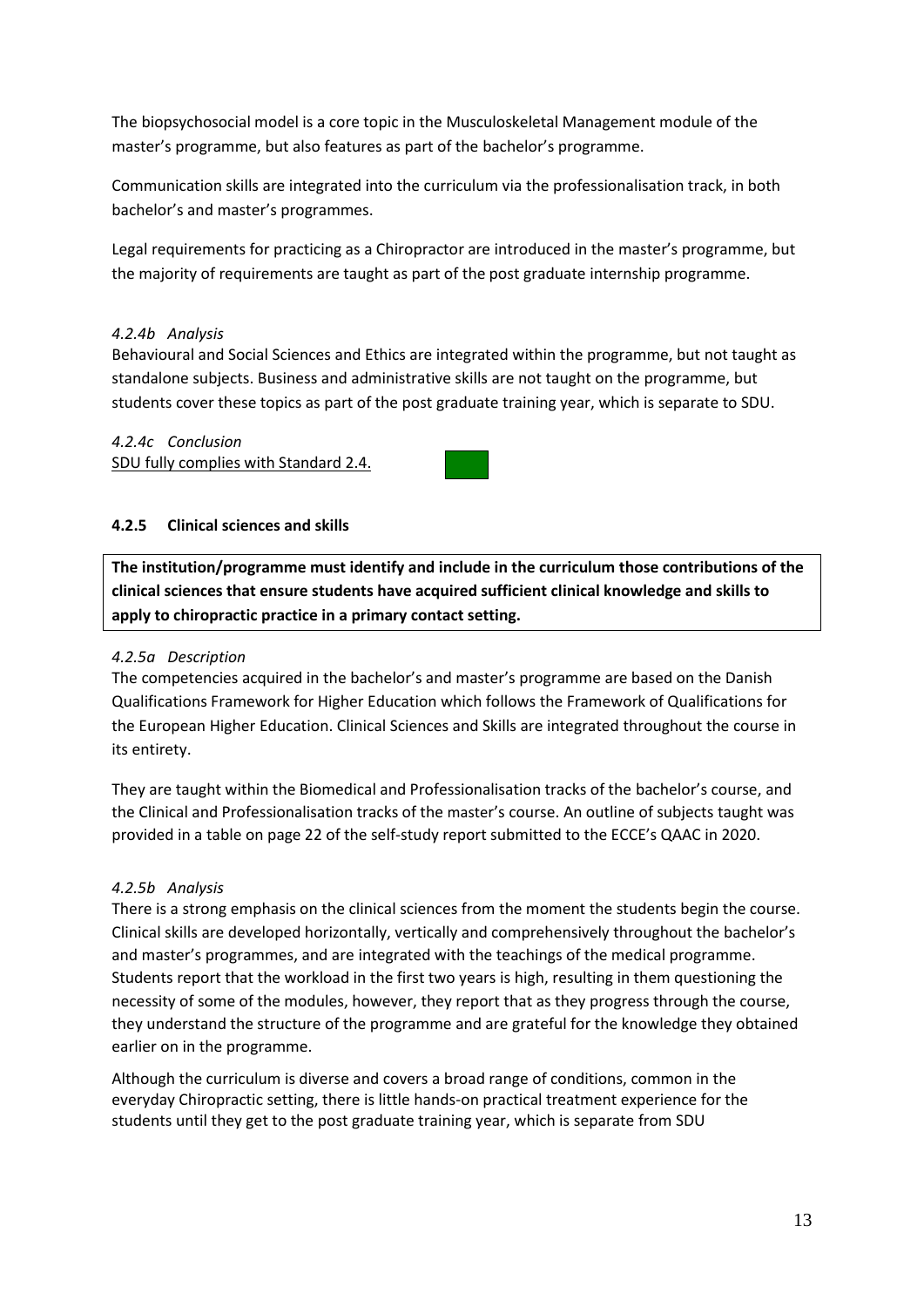

#### **4.2.6 Chiropractic**

**The institution/programme must foster the ability to participate in the scientific development of chiropractic.**

#### *4.2.6a Description*

In Module B8 of the bachelor's programme the subject Manipulation-history, theory and evidence is delivered. This introduces students to central concepts and developments in chiropractic history. It also gives the students a broad knowledge about current evidence-based chiropractic practice, with the necessary knowledge, skills and competences to independently participate in the scientific development of chiropractic.

#### *4.2.6b Analysis*

The Module B8 provides the grounding for the student to be able to participate in the scientific development of chiropractic this is further enhanced throughout the curriculum through continuous engagement with the research programme and research active staff. This culminates in the bachelor's and master's projects.

*4.2.6c Conclusion* SDU fully complies with Standard 2.6.

#### **4.2.7 Clinical training**

**The institution/programme must identify and include a period of supervised clinical training to ensure the clinical knowledge and skills, communication skills and ethical appreciation accrued by the student can be applied in practice, and so enable the student to assume appropriate clinical responsibility upon graduation.** 

**Every student must have early patient contact leading to participation in patient care.**

#### *4.2.7a Description*

The clinical training takes place in internship A, the pre-clinical and internship B-H and one elective clinic internship module B9 of the bachelor's degree. The internships are vertically integrated. Clinic internship A is observational and reflective and occurs in private chiropractic practice. The students follow a study plan, and a logbook is signed by the chiropractor.

Elective clinic internship in module B9 is in private chiropractic practice, five full days following an experienced chiropractor and assessed through a logbook.

In the Pre-clinic internship students are prepared to manage patients. The students will be able to manage patients at a basic level and are assessed through an OSCE examination.

The main clinic internship is divided into an internship at a hospital rheumatology department for 16 weeks and 3 external internships each of 4 weeks duration.

The hospital internship is at 3 different sites, each student is part of a multidisciplinary team managing patients under supervision.

The external internship (3x4 weeks) where one internship is in private chiropractic practice and the other two can occur in relevant hospital departments.

Assessment of students is through miniCEX and an online portfolio.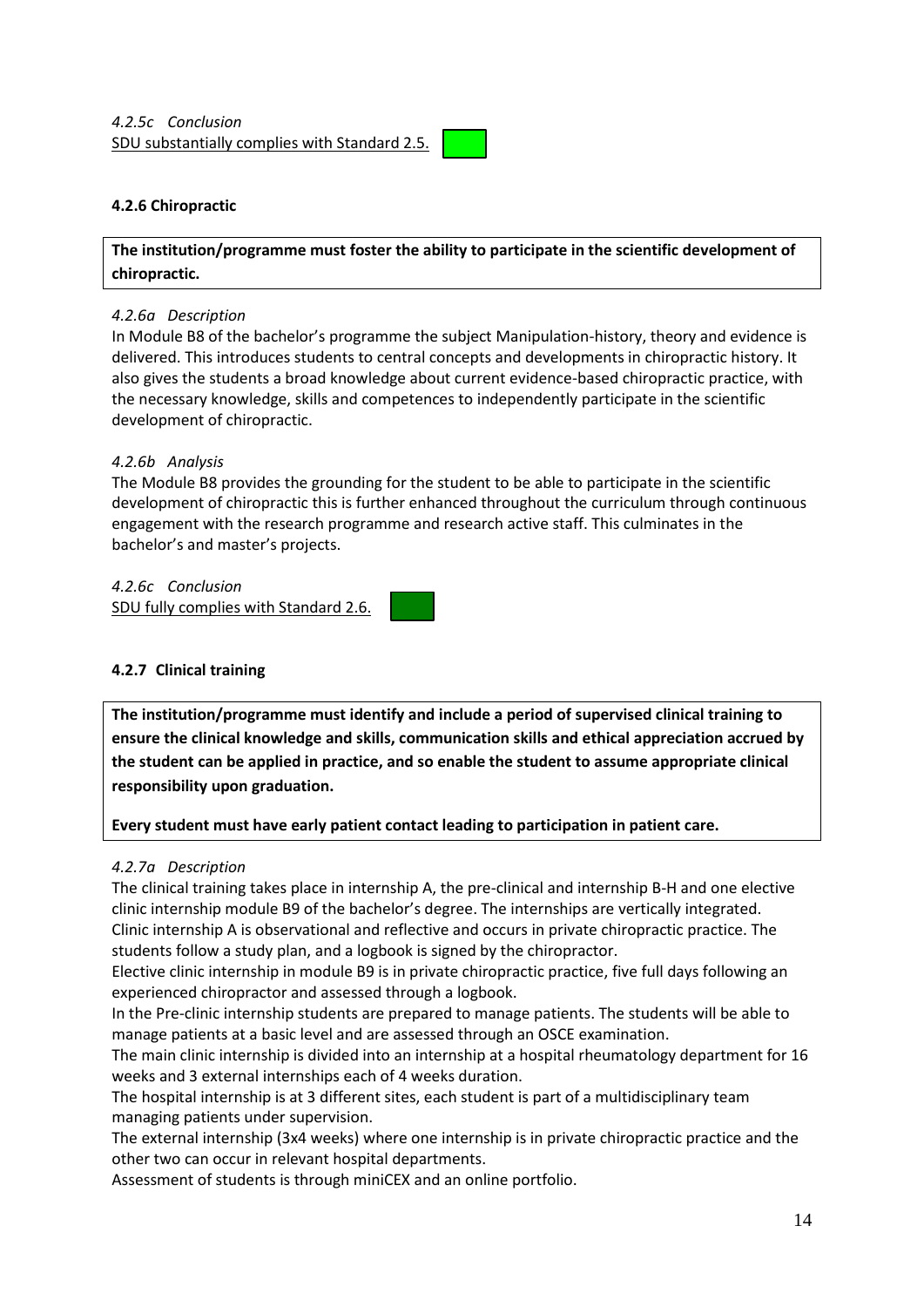The number of new patients is on average 14 for each module with a number of follow up visits. The students are evaluated regularly and follow the Faculty of Health evaluation plan. The evaluation of the internship is under revision by the university.

#### *4.2.7b Analysis*

The experience that students gain in the Spine Centre is very valuable with exposure to a wide variety of serious patient conditions. These are perhaps not the most common in chiropractic practice, it is therefore important that the period students spend in private chiropractic practice is more formalised in order for students to have a relevant and equitable experience of patient care.

# *4.2.7c Conclusion*

SDU substantially complies with Standard 2.7.



### **4.2.8 Curriculum Structure, Composition and Duration**

**The institution/programme must describe the content, duration and sequencing of courses that guide both staff and students on the learning outcomes expected at each stage of the programme, and the level of integration between the basic sciences and clinical sciences.**

### *4.2.8a Description*

The duration of the Bachelor and Master of Science programmes follow the Danish national requirements.

The bachelor's is a full-time degree over three calendar years (equivalent of 180 ECTS points). The Master of Science is a full- time degree over two calendar years (Equivalent of 120 ECTS points). Upon completion of both these degrees students are authorised as chiropractors by the Danish Patient Safety Authority. Completing the one-year postgraduate internship will allow graduates to work independently.

There is horizontal and vertical integration of courses in both the Bachelor and Master's programmes. Student – centred learning is central to the approach. Since 2013, the guiding principles of embedding learning is to have guided researchers, students, staff and management to cooperate in training courses.

The first semester of the master's programme includes electives that can be completed abroad as summer school courses at one of SDU's partner universities.

# *4.2.8b Analysis*

The length of both the bachelor's and master's programmes follow Danish law and conforms to the Bologna agreement. The bachelors programme is very challenging in content for students and it is therefore important to review the content and length of each module and in particular insuring there are no horizontal or vertical overlaps.

*4.2.8c Conclusion* SDU fully complies with Standard 2.8.

#### **4.2.9 Programme management**

**A curriculum committee (or equivalent (s)) must be given the resources, responsibility, authority and capacity to plan, implement and review the curriculum to achieve the aims and objectives of the chiropractic programme.**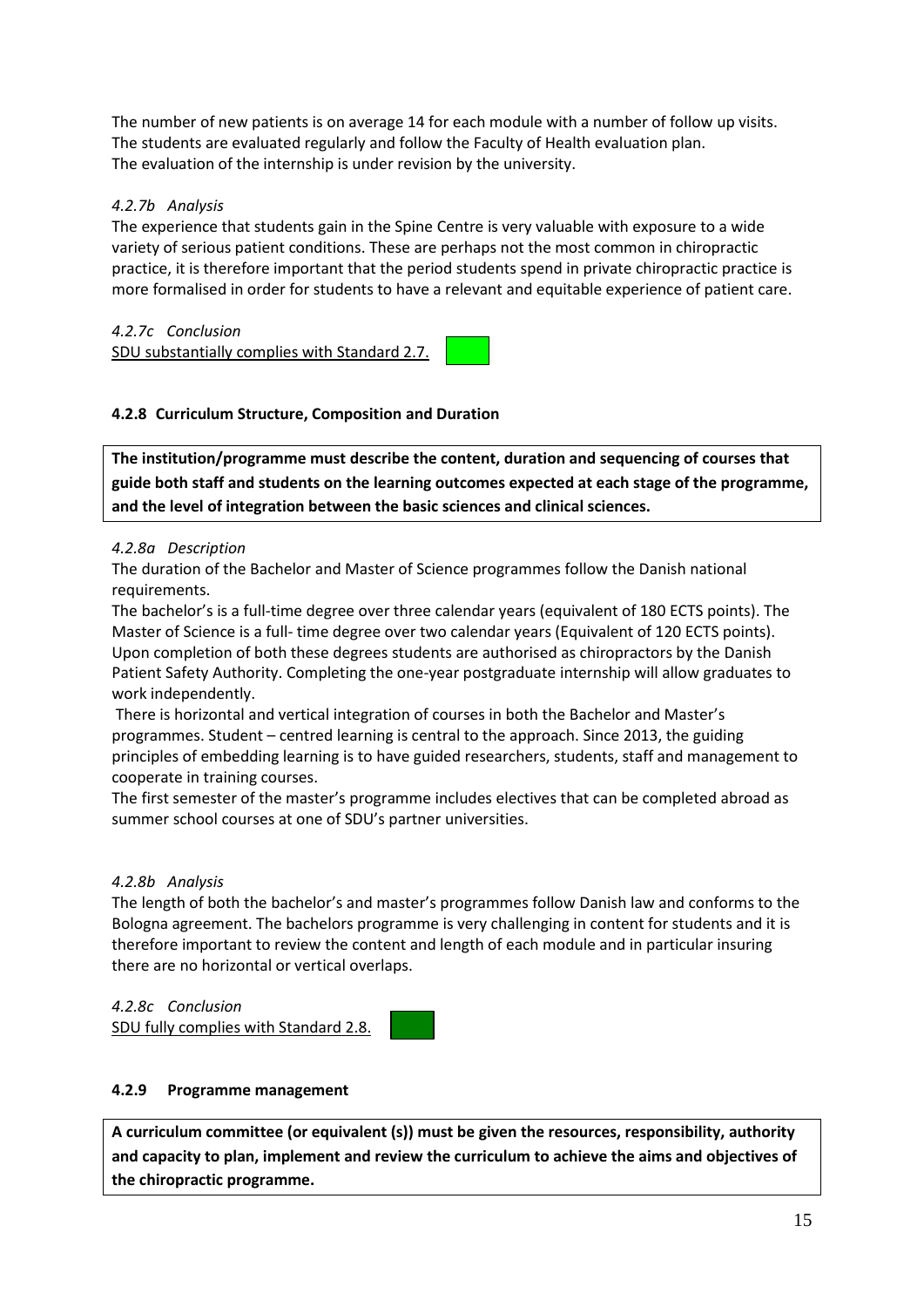#### *4.2.9a Description*

The study board is the regulatory body of the education and its contents. It ensures the organisation, realisation and development of educational and teaching activities as stipulated by the Danish Act on Universities.

The Head of Studies is the chairman of the study board and together with the Vice Head of studies have the overall responsibility for the delivery of the bachelor's and the master's programmes.

The study board has 5 scientific staff (elected for 4 years at a time) and 5 students (elected each year). Decisions made at the study board meetings (held every month) are implemented by the Head of Studies/Vice Head of Studies.

The persons responsible for the various courses/subject, the students and the Head/Vice Head of studies can initiate changes to the curriculum by sending a request to the Study Board. If the Study Board approves the request, then it is sent for approval by the Dean. On approval, the unit for SUND Education (responsible for teaching and examination, education services and clinic placement, educational quality and internationalisation) formulates a protocol for the revision and implements it in collaboration with the study board.

There is also a SUND Research unit responsible for health research training education and support.

#### *4.2.9b Analysis*

The team found good evidence from both staff and students that the Study Board functions well. There were examples of initiatives suggested by students that were acted upon by the Board in a responsive and creative manner.

*4.2.9c Conclusion* SDU fully complies with Standard 2.9.

**4.2.10 Linkage with subsequent stages of education and training, chiropractic practice and the health care system**

**Operational linkage must be assured between the first qualification programme and the subsequent stage of training or practice that the student will enter after graduation.**

**The curriculum must reflect the environment in which graduates will be expected to work and be responsive to feedback from graduates, the profession and the community.**

#### *4.2.10a Description*

The undergraduate programme is closely linked to the postgraduate internship training. The master's exit competences provide students with the basic skills in clinical diagnosis, management, treatment and prevention of musculoskeletal conditions which are required to enter the postgraduate internship.

On graduation, students receive a "small" chiropractic licence from the Danish Health Authorities enabling them to practice under the supervision of an experienced chiropractor. The postgraduate internship is for one year managed by the Nordic Institute of Chiropractic and Clinical Biomechanics. Content of the internship is closely aligned with the main education and consists of a clinical part as well as an educational part.

On completion of the postgraduate internship the graduates, receives the "large" chiropractic licence from the Danish Health Authorities, enabling them to practice independently as a chiropractor in Denmark.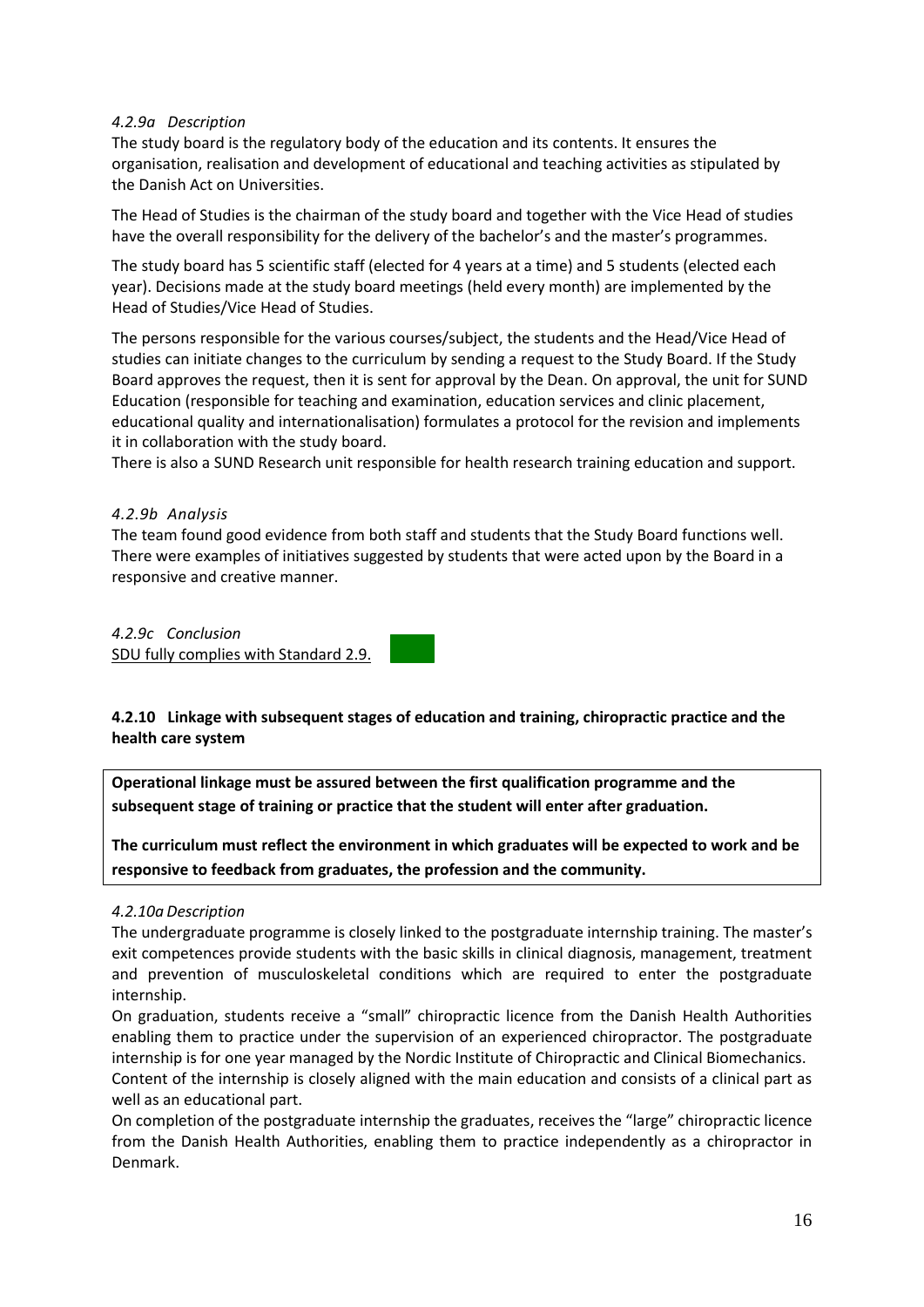#### *4.2.10b Analysis*

The relationship with the institution and the chiropractic profession in Denmark seems to work well. This enables a close relationship for the graduates in their intern year to gain the experience necessary to become fully registered by the Danish government as chiropractors. Introducing the miniCEX as a tool to enhance learning in this year should be done as soon as possible.

*4.2.10c Conclusion* SDU fully complies with Standard 2.10.



# <span id="page-16-0"></span>**4.3 ASSESSMENT OF STUDENTS**

#### **4.3.1 Assessment methods**

**The chiropractic institution/programme must define and document the methods used for assessment, including the criteria for progression and appeals procedures. Assessment methods must be regularly evaluated, and new assessment methods developed as appropriate.**

#### *4.3.1a Description*

On a macro level, assessment is currently aligned with the rules and regulations laid down by the general law, which governs all exams at Danish Universities, the grading scale and the appointment of external examiners.

On a more micro level, evidence has been provided of alignment between the intended learning outcomes, the teaching and learning activities and the assessment tasks. More importantly, a variety of digitally supported assessment methods ensures that reliability and validity is in place.

Moreover, the Study Board ensures the meta-assessment of the assessment methodologies.

#### *4.3.1b Analysis*

The panoply of assessment methods mentioned, particularly the miniCEX and the portfolios, allows the students to engage in reflective practices and provides tools for the academic staff to provide timely feedback and further track each individual learning curve and prevent and address potential failures.

The important role played by private clinics requires that complementary approaches be adopted to secure some level of homogeneity and consistency between the educational experiences of the different students.

*4.3.1c Conclusion* SDU fully complies with Standard 3.1.

#### **4.3.2 Relation between assessment and learning**

**The assessment principles, methods and practices must be appropriate to the learning outcomes and the educational aims and objectives and promote appropriate learning practices.**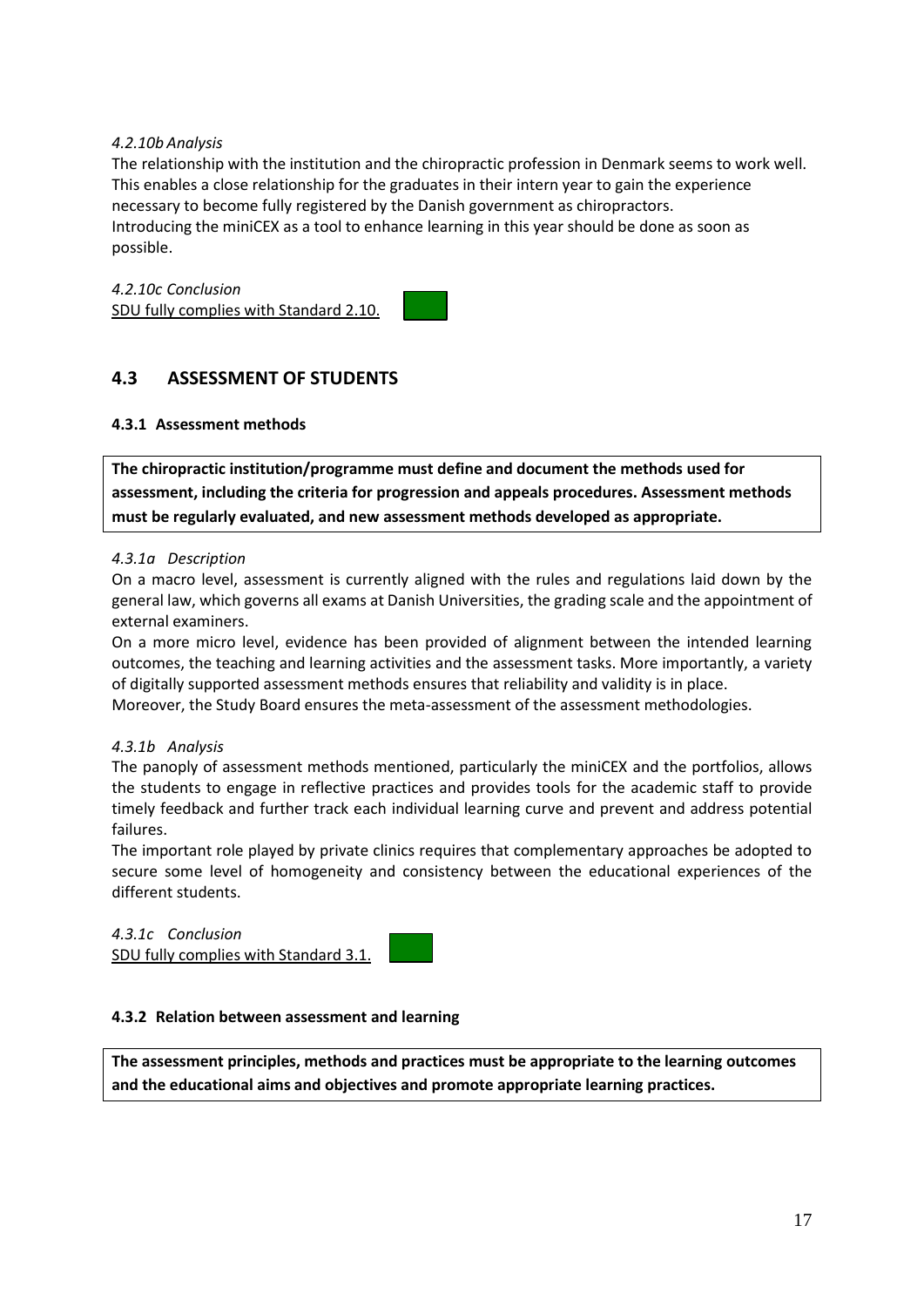#### *4.3.2a Description*

The assessment methods and the relation between them and the learning outcomes are clearly outlined in the study guides of both BSc and MSc programmes, and so are the rules and regulations for appealing.

#### *4.3.2b Analysis*

Despite the diversity of assessment methods, the formal nature of summative assessments still impacts heavily on the students' workload.

The assessment methodologies must elicit a continuing approach that dilutes the [negative] impact of assessment on the actual learning processes.

Additional options of blended learning strategies(e.g., flip classroom) may help to minimise the impact posed by formal assessment strategies.

#### *4.3.2c Conclusion*

SDU fully complies with Standard 3.2.

#### <span id="page-17-0"></span>**4.4 STUDENTS**

#### **4.4.1 Admission policies and selection**

**The institution/programme must have a clearly defined admission policy that is consistently applied, and that includes a clear statement on the rationale and process of selection of students.**

#### *4.4.1a Description*

SDU´s quality assurance of the admission policy is described in the [sub-policy for recruitment and](https://www.sdu.dk/-/media/files/om_sdu/dokumentation_tal/uddannelseskvalitet+(130618)/kvalitetspolitik/engelsk+version/1_delpolitik_for_rekruttering_og_optagelse_enuk.pdf)  [admission.](https://www.sdu.dk/-/media/files/om_sdu/dokumentation_tal/uddannelseskvalitet+(130618)/kvalitetspolitik/engelsk+version/1_delpolitik_for_rekruttering_og_optagelse_enuk.pdf) The admission policy is based on the Danish application system KOT and features 2 different groups of applicants; Quota 1: applicants with a Danish qualifying examination with a grade point average of at least 9.0. Quota 2: applicants with a foreign qualifying examination and citizenship from an EU or EEA country with a grade point average of at least 6.0. Quota 2 applicants need to pass an entrance test consisting of an uniTEST and a Cased based interview. The uniTests is based upon critical, quantitative and linguistic thinking and the 145 applicants with the highest scores are invited to the CBI conducted in Danish. In 2019, there were 105 students places on the bachelor's programme in Clinical Biomechanics. Of the total number of students admitted to the programme 25 % were included in quota 1 and 75 % in quota 2.

The Clinical Biomechanics programme allows for the transfer of students from any other programme of higher education (chiropractic or other) into the appropriate level of the course, according to the applicant's level of relevant subjects and acquired competences. A merit committee consisting of one student and academic staff looks at each application individually, which will be presented to the study board for approval.

#### *4.4.1b Analysis*

Electronic information available on SDUs website (Danish and English) set clearly defined entrance requirements and ensure that students have the right qualifications to carry out the course. The admissions process is thorough, of high quality and appears to successfully select only the most motivated students for the programme. Any applicant presenting with concomitant physical/mental disability can apply special circumstances related to quota 2. To current date, the Case Based Interview has been postponed due to Covid-19 and the uniTest has been managed electronically. The latter has proven to be beneficial and will most likely be implemented to make it easier for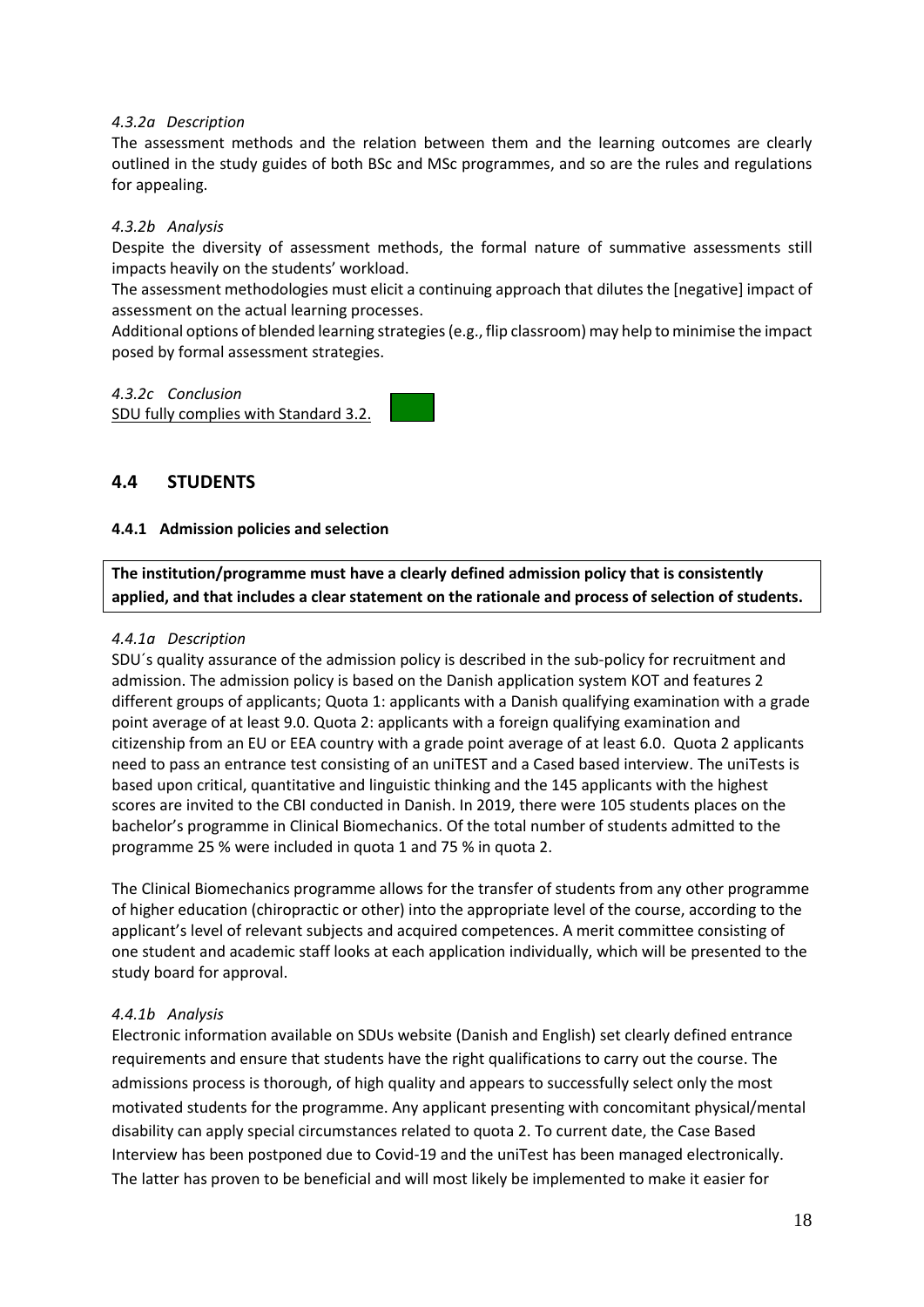international students to apply for the program, limited to Nordic countries as Danish is the main language of teaching.

*4.4.1c Conclusion* SDU fully complies with Standard 4.1.

#### **4.4.2 Student intake**

**The size of student intake must be defined and related to the capacity of the chiropractic institution/programme to provide adequate resources at all stages of the programme.**

#### *4.4.2a Description*

In 2019, 113 - out of 392 applicants - were admitted to the bachelor's programme in Clinical Biomechanics. Slightly more students are admitted than the number of study places of 105 due to drop-outs at the start of the course. There are no plans to increase enrolment over the period of accreditation.

#### *4.4.2b Analysis*

The overall responsibility for balancing student intake and capacity lies with the Dean of the Faculty of Health. Student capacity is evaluated on a regular basis in consultation with the Head of Studies and currently there are no plans to increase enrolment over the period of accreditation. Clinical training/internship is at the moment under revision, and Clinical Biomechanics will soon be part of the online evaluation system used for the medical education.

*4.4.2c Conclusion* SDU fully complies with Standard 4.2.

#### **4.4.3 Student support and counselling**

**The institution/programme must offer appropriate student support, including induction of new students, counselling in terms of student progress and other academic matters, and personal and social needs of students.**

#### *4.4.3a Description*

The SDU has a General Study Counselling, student chaplain and career guidance which provides study counselling to students at all faculties. In addition, Clinical Biomechanics have employed 2 students with in-depth knowledge of the curriculum who function as academic advisers*.* If the student presents with issues beyond the academic advisors, they refer them to those with expertise. In collaboration with the Head of Studies, the academic advisers have composed a list with different counselling possibilities which students are annually informed about and encouraged to inform the Head of Studies, if they have any feedback on how to improve student well-being.

If a student has a permanent physical or psychological condition and needs specific support, one can apply for Special Educational Support (SPS). SDU is extra careful and attentive when students encounter problems or frustrations during their studies and to identify students who otherwise would stay anonymous in the system. If a student for some reason is delayed in the programme, they can be called in for a talk with the Head of Studies in order to solve and receive advice on any potential problems.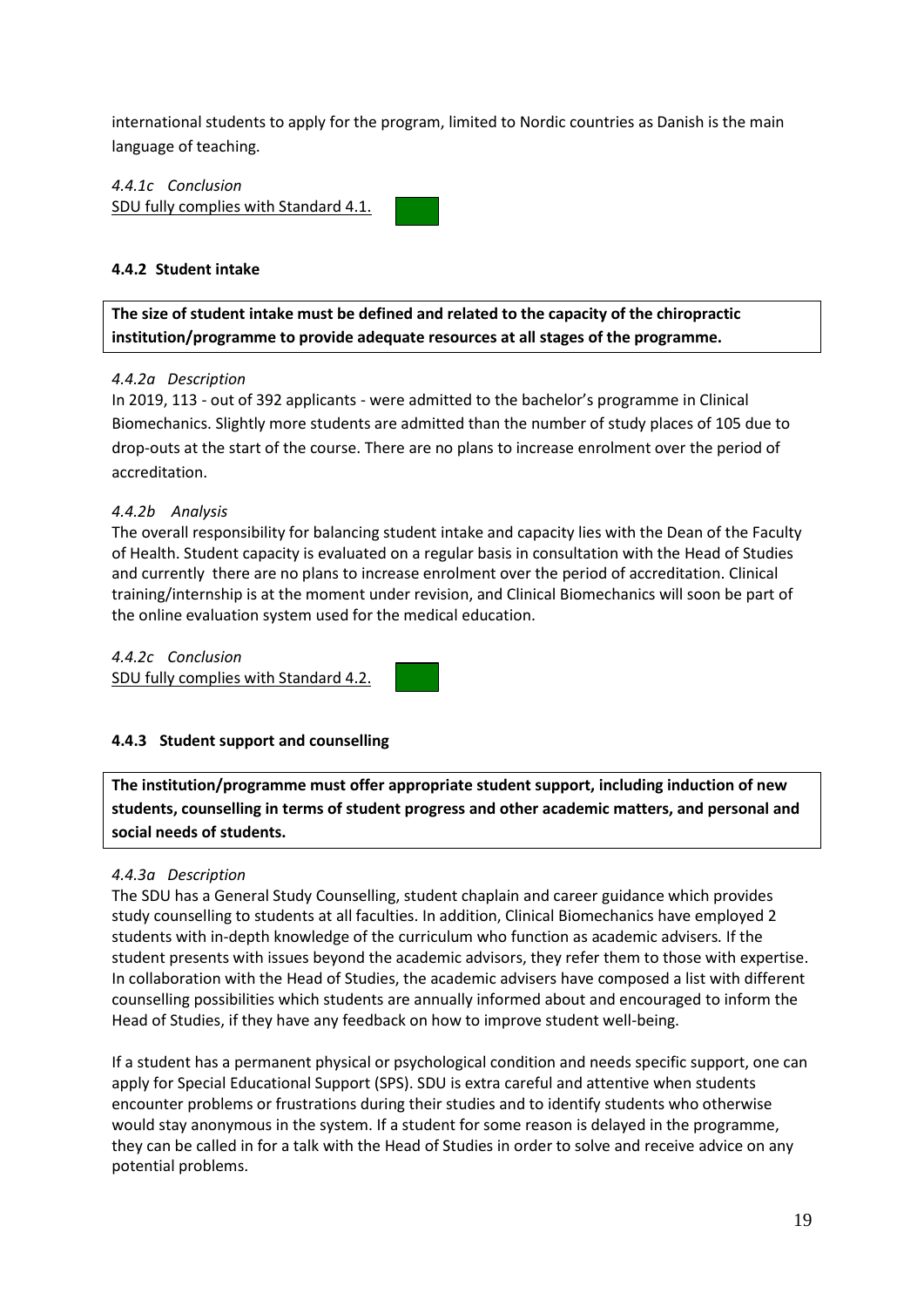#### *4.4.3b Analysis*

The student support and counselling services are well organized and supplied within the department and at a university level. Students from all years felt hat support was readily available if needed. Atrisk students are generally identified at an early stage and offered the appropriate assistance. Extracurricular activities are encouraged and supported. No sports clubs exist at the programme level as this is not a part of the Danish university culture. There are several opportunities to take part of a variety of clubs outside the University.

*4.4.3c Conclusion* SDU fully complies with Standard 4.3.



#### **4.4.4 Student representation**

**The institution/programme must support student representation and appropriate participation in the design, management and evaluation of the curriculum, and in other matters relevant to students.**

#### *4.4.4a Description*

The students are represented in several important SDU committees including The Board of Governors, Committee of representatives, the Dean's Office, Academic Council and the study board. The study board of Clinical Biomechanics consists of an equal number of academic staff (5) and students (5) which deals with organization, implementation and development of education and teaching together with a variety of cases relevant to the students. The board meet once a month for appropriate discussion and prepares proposals for curriculum changes which is forwarded to the Deans for approval. The students are encouraged to take part in the governing activities from day one, where they are introduced to the activities by their tutors.

#### *4.4.4b Analysis*

Students are formally represented on academic committees and other relevant bodies in the University; however, these are not necessarily students on the Clinical Biomechanics programme. The interested students voluntarily choose to run for elections if they wish to become involved. 5 students are represented on the Study board of Clinical Biomechanics and states they feel fully integrated into the work of the board. The students reported that their feedback and comments is met with favorable responses and acted upon.

*4.4.4c Conclusion*

SDU fully complies with Standard 4.4.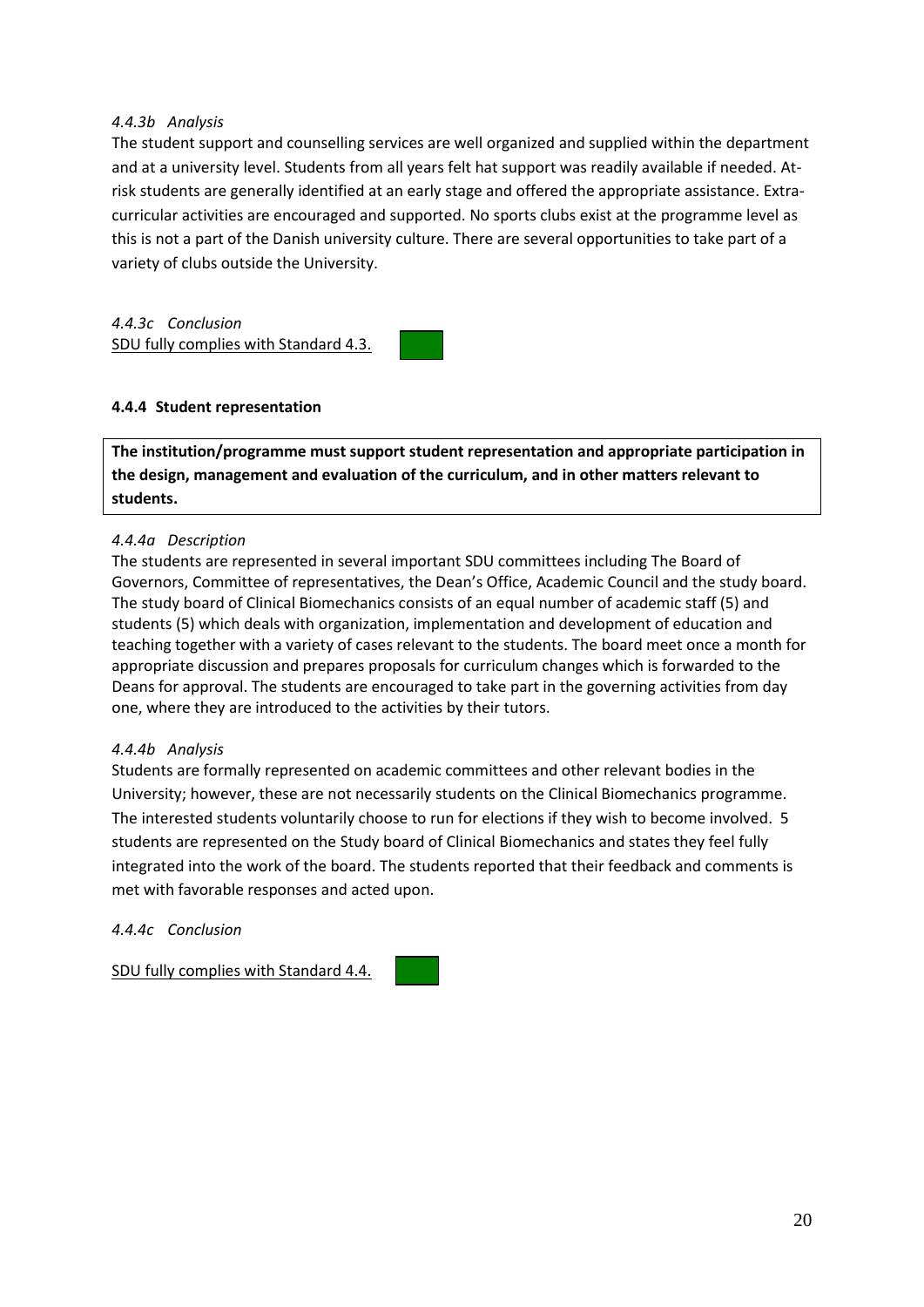# <span id="page-20-0"></span>**4.5 ACADEMIC and CLINICAL FACULTY (STAFF)**

### **4.5.1 Faculty (Staff) recruitment**

**The institution/programme must have a faculty recruitment policy, which outlines the type, responsibilities and balance of faculty required to deliver the curriculum adequately, including the balance between chiropractic and non-chiropractic faculty, and between full-time and part-time faculty.**

#### *4.5.1a Description*

SDU has set in place a policy for actively recruiting academic staff, which emphasises the commitment and expected add-value of faculty members to R&D activities.

With 45 academic staff (23 of which are full-time), the school appears keen to maintain some level of academic turn-over, with additional 65 guest lecturers and 72 clinical employees involved in teaching/supervising students.

The integration of new faculty members in the school follows a formal induction process, during which they receive an introduction to the workplace, work tasks and colleagues, thus ensuring that job requirements/expectations are matched to the new employee background.

#### *4.5.1b Analysis*

Staff-student ratio is said to be virtually impossible to calculate due to the design of the curriculum, particularly in the BSc years. Overall, this parameter should be regarded as pivotal in informing the definition and management of SDU's workforce and human resources. On the other hand, despite SDU's commendable commitment to research, it's important to secure a higher number of permanent academic staff, thus improving the retention rates among the academic staff and enhancing its stability and consistency*.* 

*4.5.1c Conclusion* SDU fully complies with Standard 5.1.

#### **4.5.2 Faculty Promotion and Development**

**The institution must have a faculty policy that addresses processes for development and appraisal of academic staff and ensures recognition of meritorious academic activities with appropriate emphasis on teaching and research**.

#### *4.5.2a Description*

Faculty development relies on staff performance and development reviews, which are compulsory and focus on 3 distinct aspects: R&D, educational and administrative activities, with the first being highly valued in terms of promotion.

Moreover, to ensure the quality of the teaching, assistant professors and teaching assistant professors must complete the Lecturer Training Programme.

#### *4.5.2b Analysis*

The SDU provides academic staff with a comprehensive approach for faculty development and promotion, aiming not only to provide feedback on staff's activity, but also allowing faculty members to acquire competences that may be valuable both in terms of research, but also education.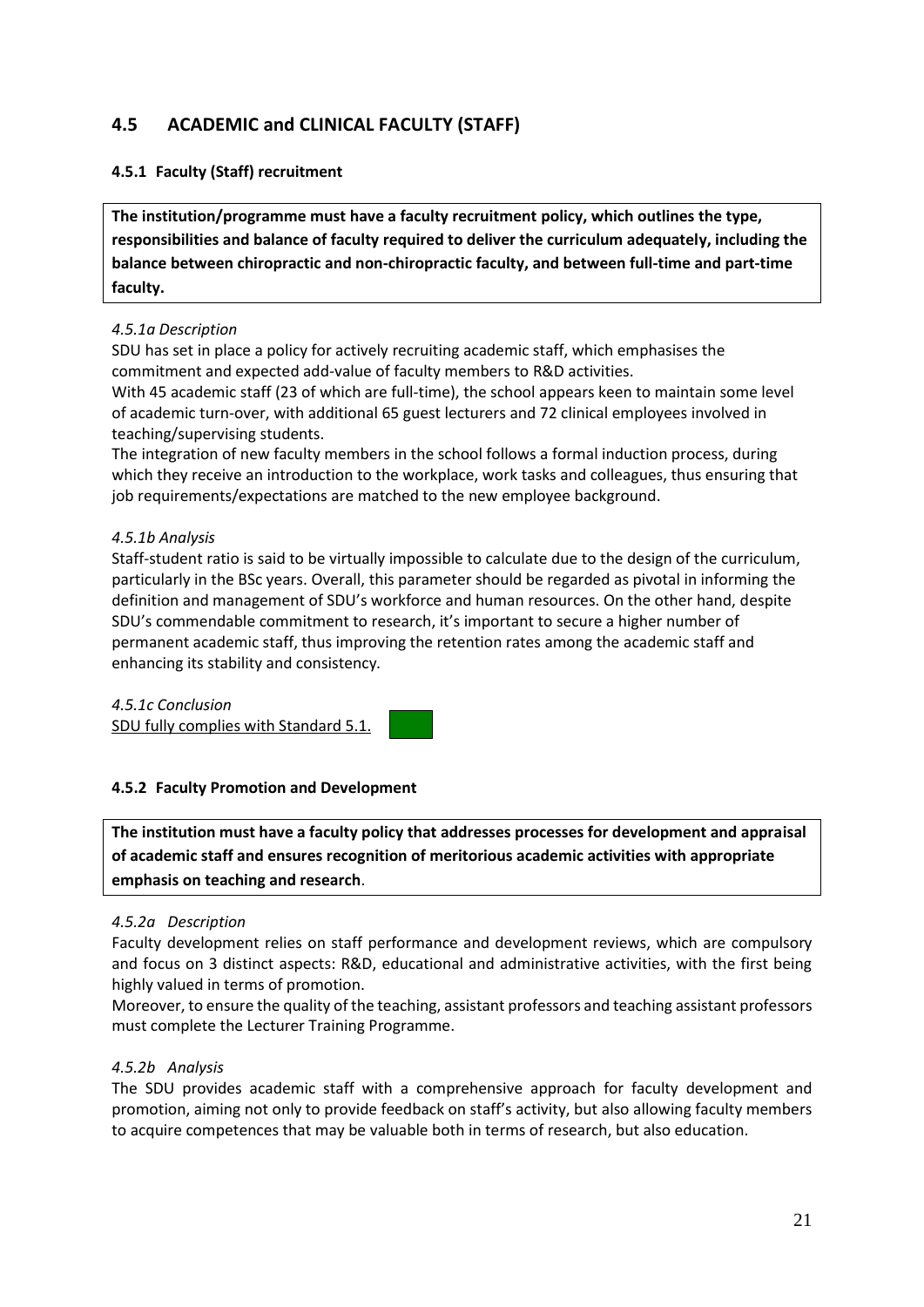

# <span id="page-21-0"></span>**4.6 EDUCATIONAL RESOURCES**

#### **4.6.1 Physical facilities**

**The institution/programme must have sufficient physical facilities for the faculty, staff and the student population to ensure that the curriculum can be delivered adequately, and library facilities available to faculty, staff and students that include access to computer-based reference systems, support staff and a reference collection adequate to meet teaching and research needs.** 

#### *4.6.1a Description*

SDU is vast, scattered across several cities. The main facilities used by the education are located in Odense, across 4 sites: Winsløwparken near the University Hospital, Klinikbygningen at the University hospital, University campus in Odense, The skills lab 'iLab' in [Videnbyen.](https://syddanskeforskerparker.dk/en/departments/videnbyen/)

There are several large lecture halls, a range of small group teaching rooms, laboratory facilities and a dissection lab.

There are two large technique rooms which, mostly house the subjects taught on the Professionalisation track, fitted with Chiropractic couches and all necessary equipment to provide modern skills training and teaching.

The iLab is fitted with 38 treatment couches, while the skills training lab is fitted with 30 treatment couches along with the equipment required to deliver high quality Chiropractic technique teaching. The university campus also offers a comprehensive library, and an IT department, servicing both staff and students.

#### *4.6.1b Analysis*

The visit was conducted virtually due to the travel restrictions implemented as a result of the pandemic. The university campus offers all facilities that are commonly expected for undergraduate study. The construction of a new University Hospital and Faculty of Health Science began in 2018 and is expected to be finished in 2022.

*4.6.1c Conclusion* SDU fully complies with Standard 6.1.

#### **4.6.2 Clinical training resources**

**The institution/programme must ensure adequate clinical experience and the necessary resources, including sufficient patients with an appropriate case-mix, and sufficient clinical training facilities including sufficient equipment and treatment rooms.**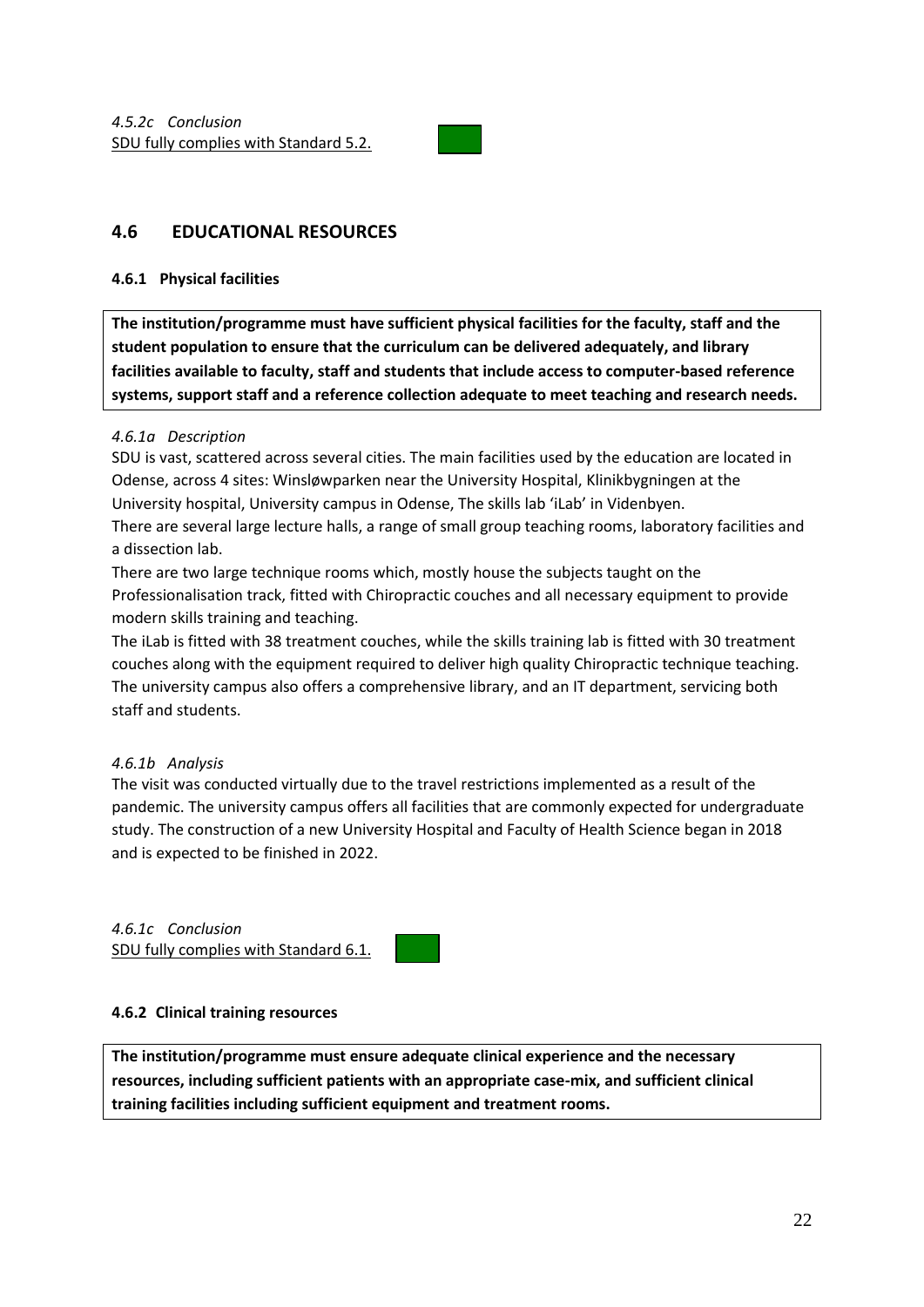#### *4.6.2a Description*

The clinical experience is gained in internships at approved private chiropractic practices, one of the two onsite skills labs and the Spine Centre of Southern Denmark, of which, is the home to an outpatient spine clinic and an orthopaedic surgical department. During the internships, students have access to rehabilitation and exercise gyms, Xray units, MR scanners, ultrasound scanners, and an electrodiagnostic unit.

#### *4.6.2b Analysis*

SDU has extensive clinical resources available to the students.

The introduction of the Mini-CEX, that is completed by the student for every patient contact, allows for feedback between the student and their clinical supervisor, in a timely manner. The information from the Mini-CEX is also input into an electronic system which allows the clinical supervisor to keep track of the number of patient contacts, the types of patients and conditions that the student is seeing, and their overall level of learning.

Clinical experience is also gained within an internship in a private practice. There is no formal mechanism for ensuring that the experience is equal and adequate for all students.

The faculty report that there has been an increase in student numbers. The clinical facilities will need to be addressed should the student numbers continue to rise.

*4.6.2c Conclusion*

SDU substantially complies with Standard 6.2.

#### **4.6.3 Information Technology**

**The institution/programme must have sufficient IT facilities for faculty, staff and students to ensure the curriculum can be delivered adequately, and that IT is effectively used in the curriculum.** 

**Students must be able to use IT for self-learning, accessing information and managing patients.** 

#### *4.6.3a Description*

Utilisation of IT is by the teaching staff and students is an integral part of teaching and learning at University level. The bachelor's and master's programmes have a corresponding e-learning course which is used to administer the course.

SDU IT is the centre for support and operations and is part of the overall digital organisation at SDU. SDU IT has developed an IT guideline for students to offer IT support and guidance on IT security.

Students are also introduced to, and make use of, more IT systems when managing patients in the clinical part of their training.

The University Library has access to nearly 200 000 scientific journals and numerous databases for searching literature, all of which are free of charge, and is very much utilised by both staff and students.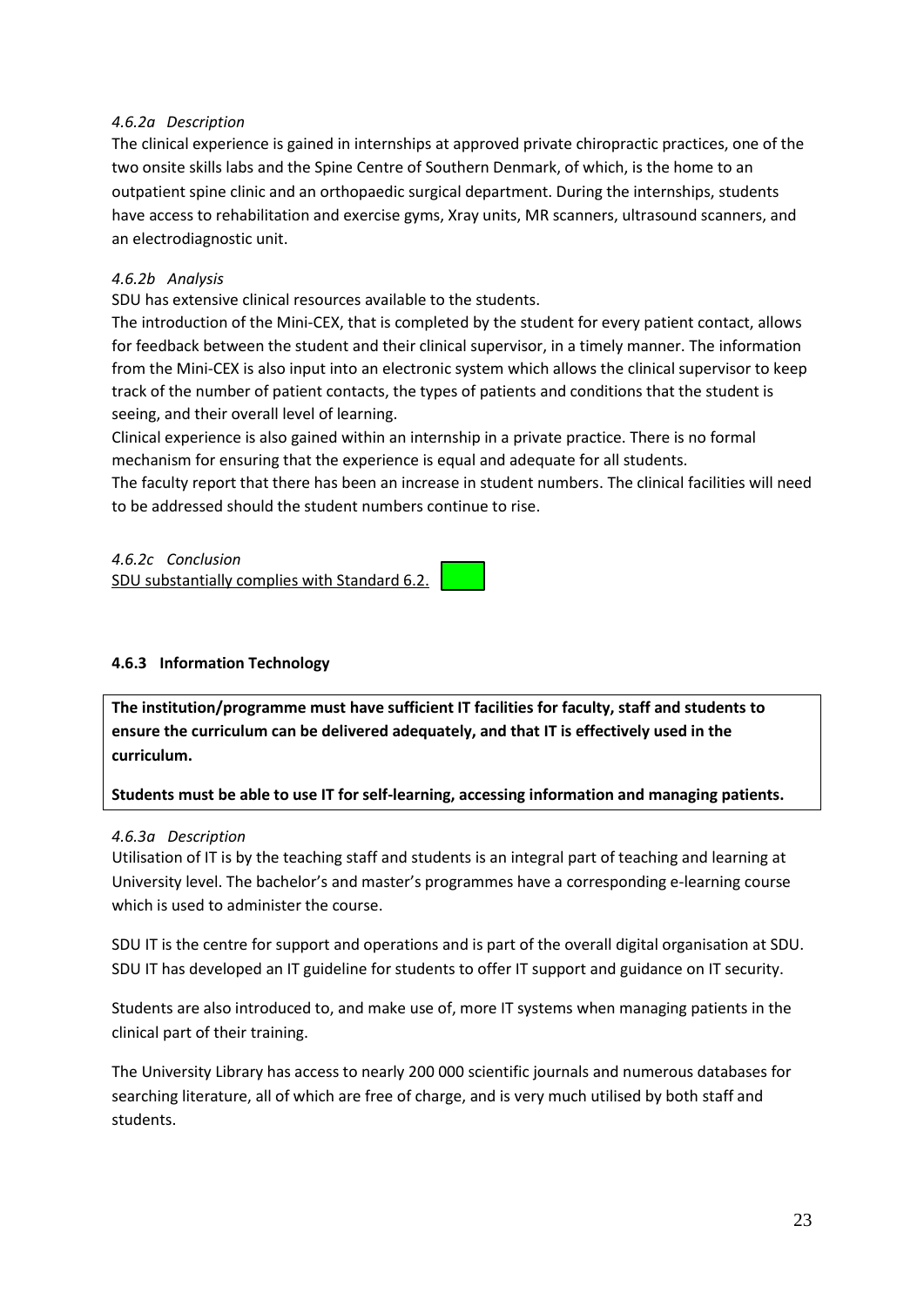SDU offers a wide range of courses for employees, additionally, The Centre for Teaching and Learning at SDU, offers an array of courses to the staff, but also consultancy support and counselling tailored at the specific needs of a teacher or a group of teachers.

#### *4.6.3b Analysis*

In light of the pandemic, SDU responded rapidly and swiftly in making sure the students were able to access learning resources online. Lectures have been delivered online since March 2020. The IT infrastructure has supported the 'virtual' university through zoom and Microsoft teams. It has highlighted the importance of data security.

# *4.6.3c Conclusion*

SDU fully complies with Standard 6.3.

### **4.6.4 Educational expertise**

**The institution must ensure the appropriate use of educational expertise in the design and development of the chiropractic curriculum and instructional (teaching and learning) and assessment methods.**

#### *4.6.4a Description*

SDU is committed to providing high quality teaching to its students, whilst also offering teachers and staff the opportunity to build on and expand their knowledge.

The education in Clinical Biomechanics is run by the Head of Studies and Vice Head of Studies, both of which are Chiropractors, hold PhD degrees and are active researchers, as well as completing the Lecture Training Programme.

SDU Centre for Teaching and Learning (SDUUP) collaborates with all faculties and relevant units in order to improve the quality of teaching, learning and assessment, including e-learning and eassessment, at the SDU.

SDUUP's activities are research and evidence based, it is continually striving to assure quality and develop learning strategies that coincide with the most up to date research in the field of workplace and adult learning.

SDDUP is involved in tasks such as curriculum and course development, development of staff by offering a wide range of tailored courses, hosting the annual 'Teaching for Active Learning Conference', organising and running the 'Lecturer Training Programme', which is a mandatory oneyear long programme for newly appointed assistant professors at SDU, but is also an opportunity for other academics.

#### *4.6.4b Analysis*

The calibre of staff within the faculty is high, all with varying levels of experience, allowing for a very high standard of teaching.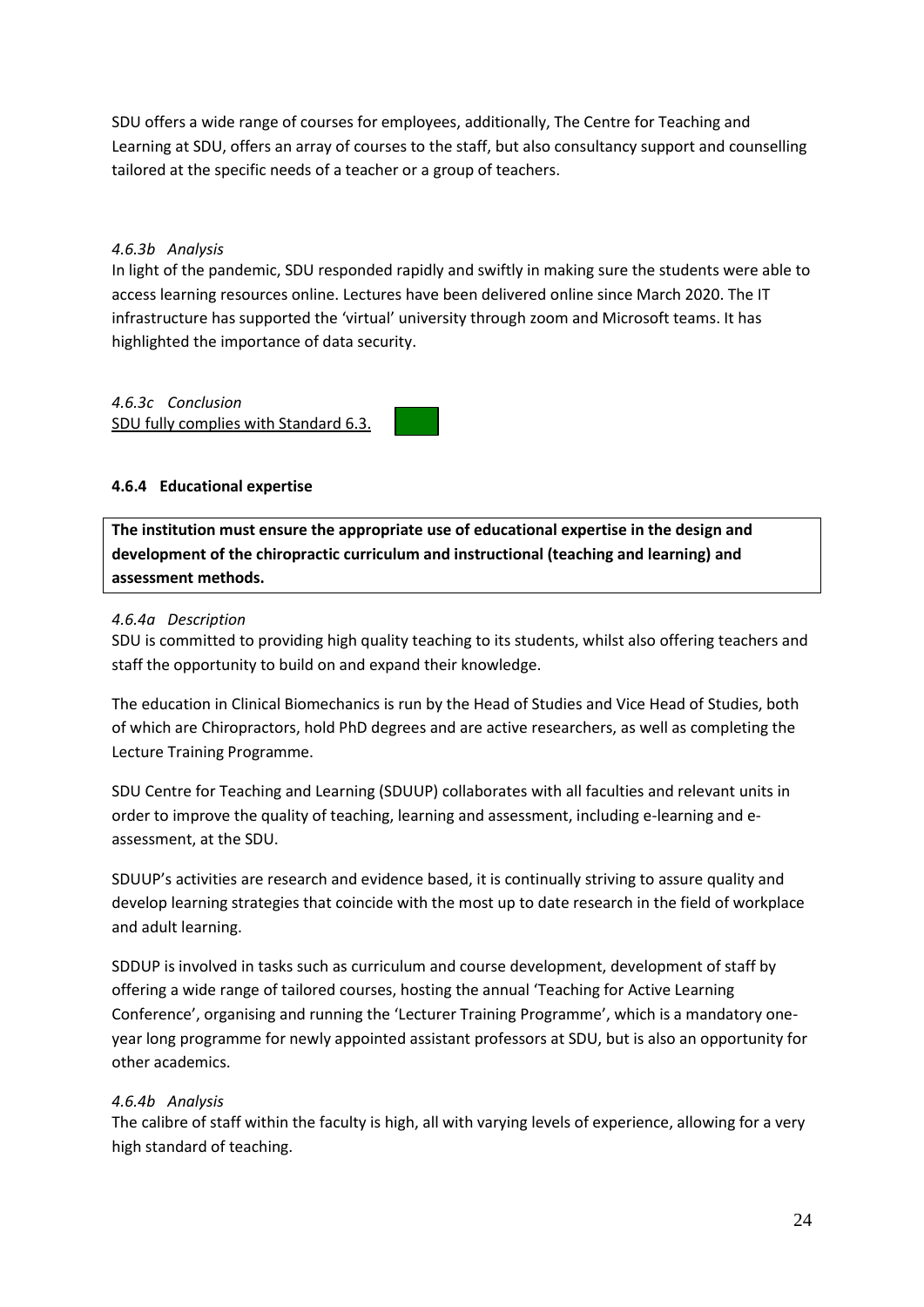There is ample opportunity and resources for the faculty and staff to enhance their learning and experience. SDU offers a wide range of courses that are available to everyone, regardless of the position that is held within the SDU.

Most of the teaching staff set aside 50% of their time to teaching, with the remaining 50% of their time dedicated to research.

*4.6.4c Conclusion* SDU fully complies with Standard 6.4.

### **4.6.5 Administrative and technical staff and management**

**The administrative and technical staff of the institution/programme must be appropriate to support the implementation of the institution's undergraduate programme and other activities, and to ensure good management and deployment of its resources. The management must include a programme of quality assurance, and the management itself should submit itself to regular review to ensure best employment of its resources.**

#### *4.6.5a Description*

There is a robust administrative structure within the Faculty of Health Sciences. The Faculty of Health Sciences is responsible for quality assurance, secretarial support, status meeting, advisory boards and evaluation, all of which is overseen by the Dean. Along with the heads of departments, the Dean constitutes the management group.

The administration consists of three service areas: SUND Education, SUND Research and The Dean's Office. An annual status meeting between the Head of Studies and the Dean of The Faculty of Health Science ensures a high quality of teaching and continuing development of the Chiropractic program.

#### *4.6.5b Analysis*

The administrative and technical staff provide a high level of support to the programme, especially in recent months with the delivery of online lectures and modules. All support staff are subject to annual review by their direct line manage.

# *4.6.5c Conclusion*

SDU fully complies with Standard 6.5.

# <span id="page-24-0"></span>**4.7 RELATIONSHIP BETWEEN TEACHING AND RESEARCH**

**The chiropractic institution/programme must facilitate the relationship between teaching and research and must describe the research facilities to support this relationship as well as the research priorities at the institution/programme.**

#### *4.7a Description*

Within SDUs policy for quality in education, a sub-policy `Research Basis and Knowledge Basis in Study Programs' exists as a part of quality in education and aims to provide high quality research and knowledge base at any SDU´s programme. Throughout the programme of Clinical Biomechanics,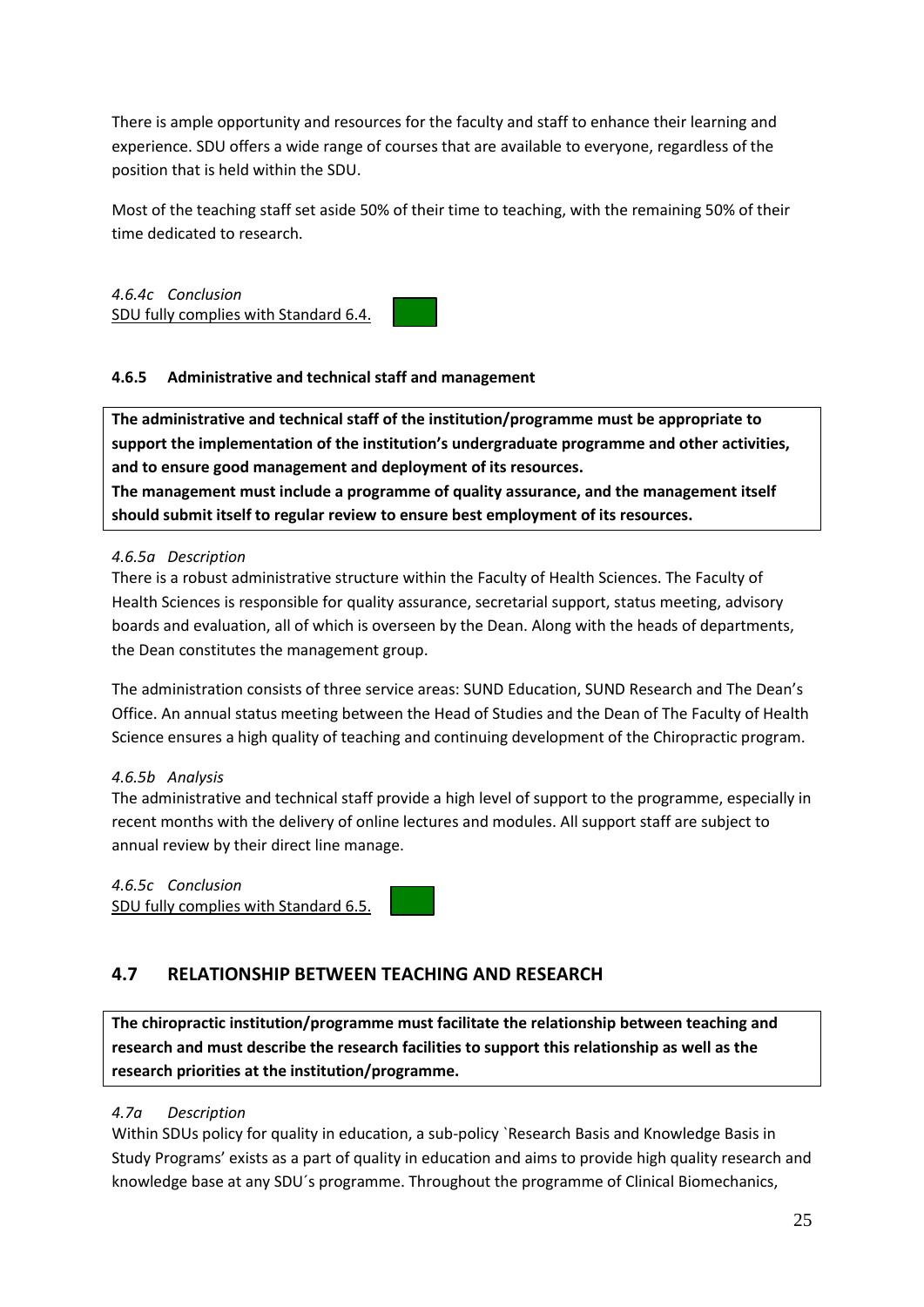students are taught from the very beginning the connection between basic research and clinical research for patient care to provide research-based education at all levels. Two key performance indicators (VIP-DVIP & STÅ-VIP) set outs the relationship between teaching and research. The VIP-DVIP ratio is an indicator of how much of the teaching is carried out by teachers carrying out research at SDU, the higher ratio, the greater indication that students receive research basedteaching. STÅ-VIP ratio indicate whether the students have good opportunities for contact with active researchers during the teachings, the lower the ratio, the better possibility of contact. Both ratios were satisfactory for Clinical Biomechanics according to the latest status meeting report.

A full-time academic staff member of Department of Sports Science and Clinical Biomechanics (IOB) is expected to divide equally between externally financed research 50% and IOB financed teaching 50%. Exceptions can occur and to ensure a proper balance between research, teaching and administration each staff member makes an individual agreement on this ratio with the research leader of IOB. Moreover, the commitment to research is reflected in the curriculum with 32 ECTS in the bachelor programme for research-related subject and 20 ECTS in the masters programme allocated for a small teaching programme and dissertation.

### *4.7b Analysis*

The Clinical Biomechanics Faculty has a strong and developed research department with highly qualified teaching and research staff. The policy of 50% of contracted hours allocated for research activity emphasis the relationship between teaching and research. Contemporaneously over the 5 years, 52 ECTS (equivalent to a little less than 1 year of full-time studies) are set aside to researchrelated activities. The research facilities are of the highest standard with available ample funding and support from the University.

*4.7c Conclusion* SDU fully complies with Standard 7.

# <span id="page-25-0"></span>**4.8 PROGRAMME EVALUATION**

#### **4.8.1 Mechanisms for programme evaluation**

**The institution/programme must establish a mechanism for programme evaluation that monitors the curriculum, quality of teaching, student progress and student outcomes, and ensures that concerns are identified and addressed.**

#### *4.8.1a Description*

SDU has a fully developed quality system which is linked to the Standards and Guidelines for Quality Assurance in the European Higher Education Area. This provides the framework of ensuring high quality in all the university's programs. Based on the implementation of this system the Faculty of Health use several metrics to evaluate and monitor programme performance: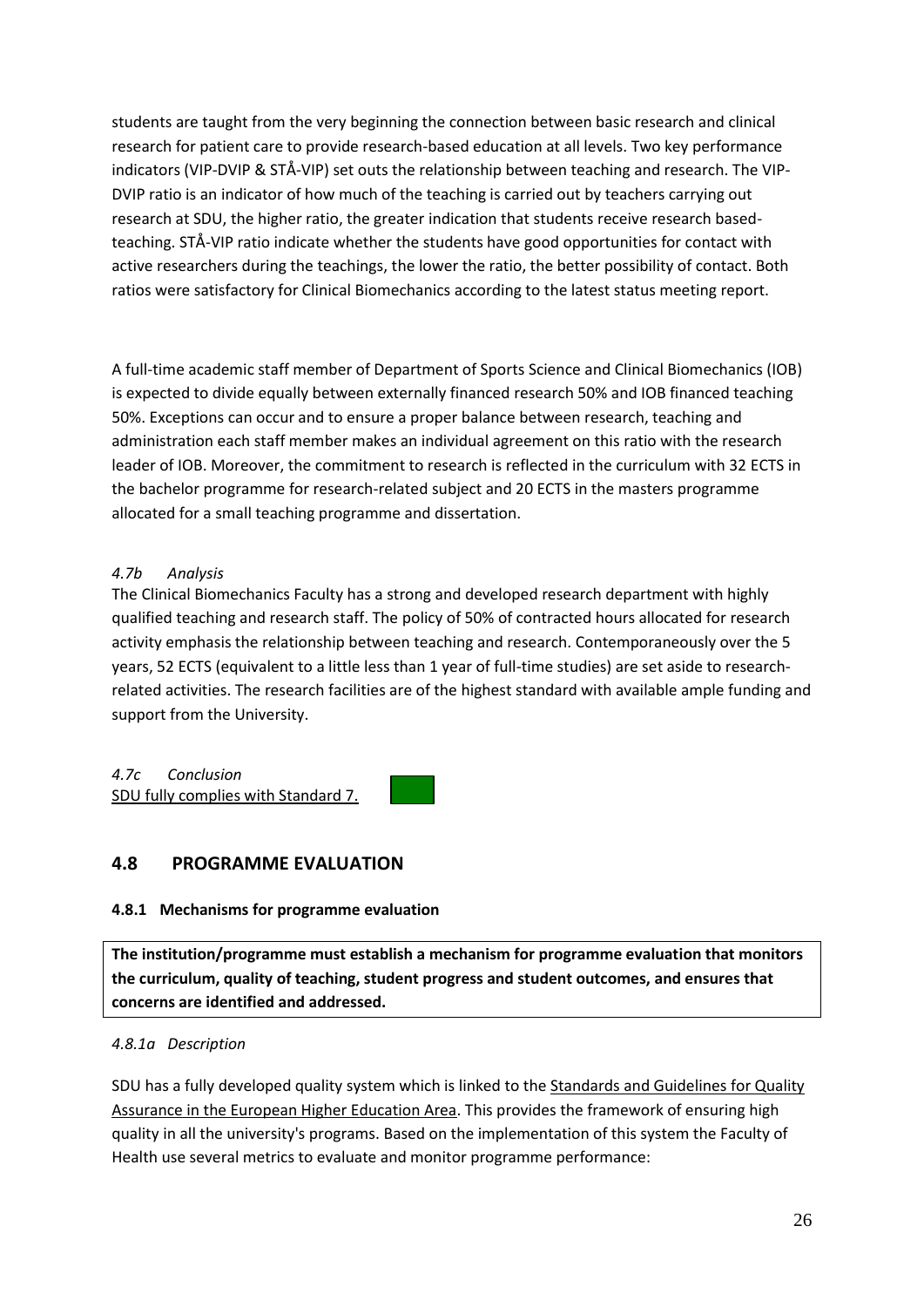Electronic student evaluations are carried out throughout the bachelor and master's programme which collects a wide range of information (overall student satisfaction, evaluation of individual subjects, student progress, curriculum and graduate evaluations). The SSR gives prominence to the role of external examiners in programme evaluation. These are proposed by the existing chairman of the external examiners and recruited according to Danish law from the chiropractic community appointed for a 4-year period. The external examiners can be involved in exams at more than one level including pre-screening of exam questions, participation on the exam day or as observes. All external examiners are systematically asked to fill out an evaluation form. In addition, the advisory board provides important feedback to the education about the exit competencies of the chiropractic students**.** All evaluations are fed back into the Study board for appropriate discussions and action(s) to take place. This information is discussed at the annual status meeting between the Faculty of Health and Head of Studies, and, in some cases, at the Advisory Board.

#### *4.8.1b Analysis*

Monitoring processes are strongly integrated within the quality processes at SDU. The evaluation processes are overseen by the Study Board and discussed annually between the Faculty of Health and Head of Studies. The programme has a robust process for internal and external programme evaluation which monitors the curriculum, quality of teaching, student progress and outcomes on an annual and continuous basis and ensures that concerns are identified and addressed.

# *4.8.1c Conclusion*

SDU fully complies with Standard 8.1.

#### **4.8.2 Faculty and student feedback**

**Both faculty and student feedback must be systematically sought, analysed and responded to so as to develop and improve the curriculum.**

#### *4.8.2a Description*

Regular student evaluations via electronical questionnaires are carried out for each subject in order to get feedback from the students. In addition to questionnaires, there is an 'open door' policy which means that students can contact staff responsible for teaching directly either by appointment, by e-mail or by telephone. Both the faculty staff and students have access to give feedback on issues relating to the education via the study board, through the Head and Vice Head of Studies, through the Head of Faculty Administration and through the Dean. All clinic internships are evaluated regularly. At the moment, the evaluation of the internships is under revision, and Clinical Biomechanics will soon be part of the online evaluation system used for the medical education.

#### *4.8.2b Analysis*

Evaluative feedback from students is elicited via electronic questionnaires at the end of each module and produces, on average, about 50-60% returns. Students are proactive in conducting evaluations and can approach staff at any time due to an open-door policy. Staff reports sufficient opportunities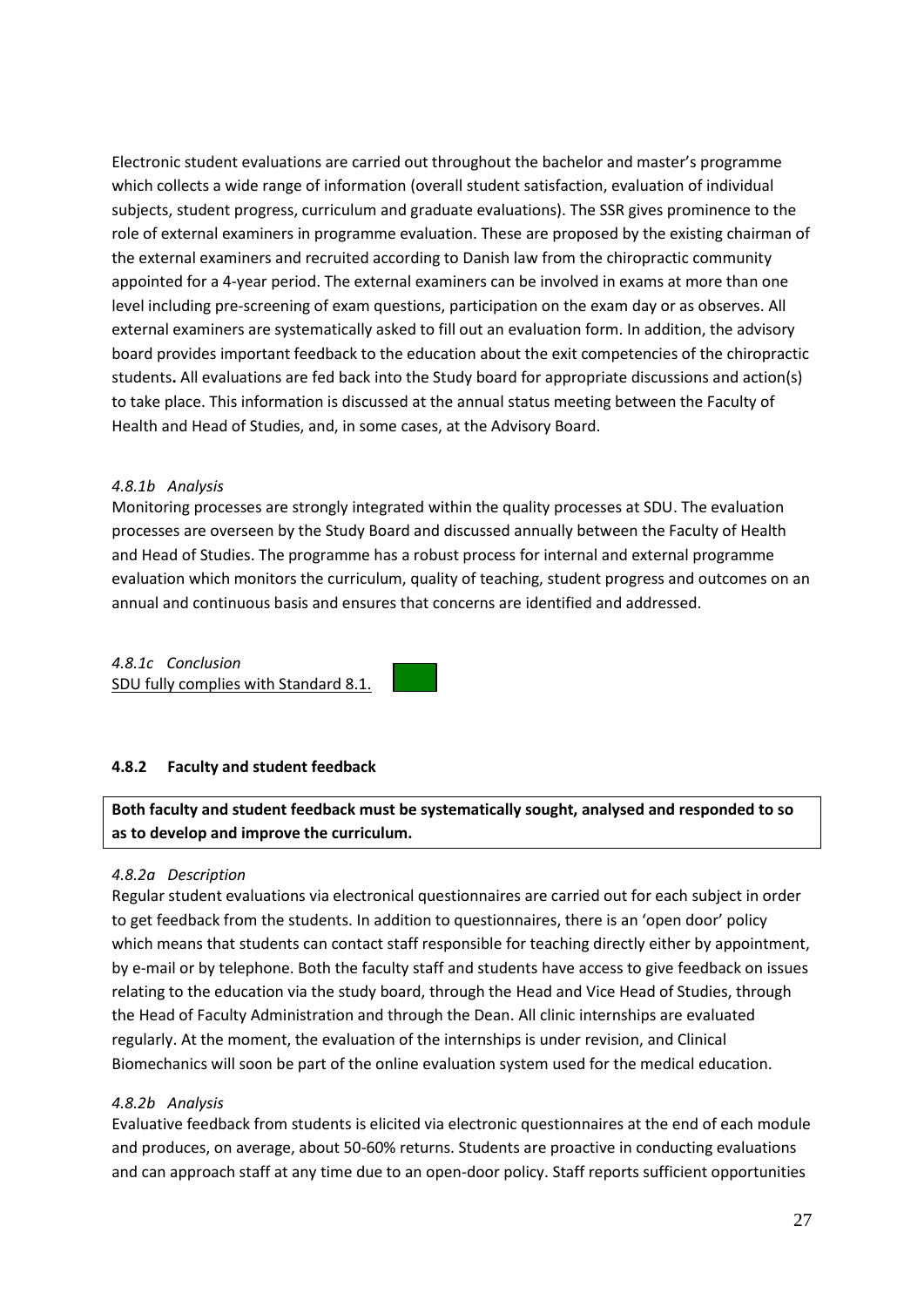to provide feedback which contributes to the feedback mechanisms available throughout the programme and University system. The feedback is systematically sought and analyzed by the Study Board, addressing any problems in a timely fashion.

*4.8.2c Conclusion* SDU fully complies with Standard 8.2.

#### **4.8.3 Student cohort performance**

**Student cohort performance must be analysed in relation to the curriculum and the aims and objectives of the programme.**

#### *4.8.3a Description*

Student cohort performance, educational quality and statistical data are provided in the facultymanaged database called the "White book". The White book provides wide ranging statistical data on the students throughout their university career. Based on the informative data, analyses are released regularly which allow benchmarking relative to other comparable courses. It has been found useful to compare parameters such as grades and pass/failure rates, student progression and status for Clinical Biomechanics against courses in the medical programme.

#### *4.8.3b Analysis*

Student cohort performance is measured and analyzed in relation to the component parts of the curriculum and appears to be robust which allows for early detection of risk students or module concerns. The SSR stresses benchmarking against the medical programme, which has yearly been in receipt of both dropouts and students transfers throughout the bachelor's program.

*4.8.3c Conclusion* SDU fully complies with Standard 8.3.

#### **4.8.4 Involvement of stakeholders**

**Programme evaluation must involve the governance and administration of the institution, the faculty, staff and the students, and the outcomes communicated to a range of stakeholders.**

#### *4.8.4a Description*

SDU has several mechanisms, involving both faculty, staff, students and external examiners to ensure programme evaluation. Being a state -run University the Danish government is through its legislative programme for higher education involved in the evaluation of the programme on behalf of Danish society. The advisory board provides important feedback to the education about the exit competencies of the chiropractic students and the content of the education

#### *4.8.4b Analysis*

SDU provides a good record of external stakeholders who are involved in programme evaluation. Management and administration of the institution involve the faculty, staff and students in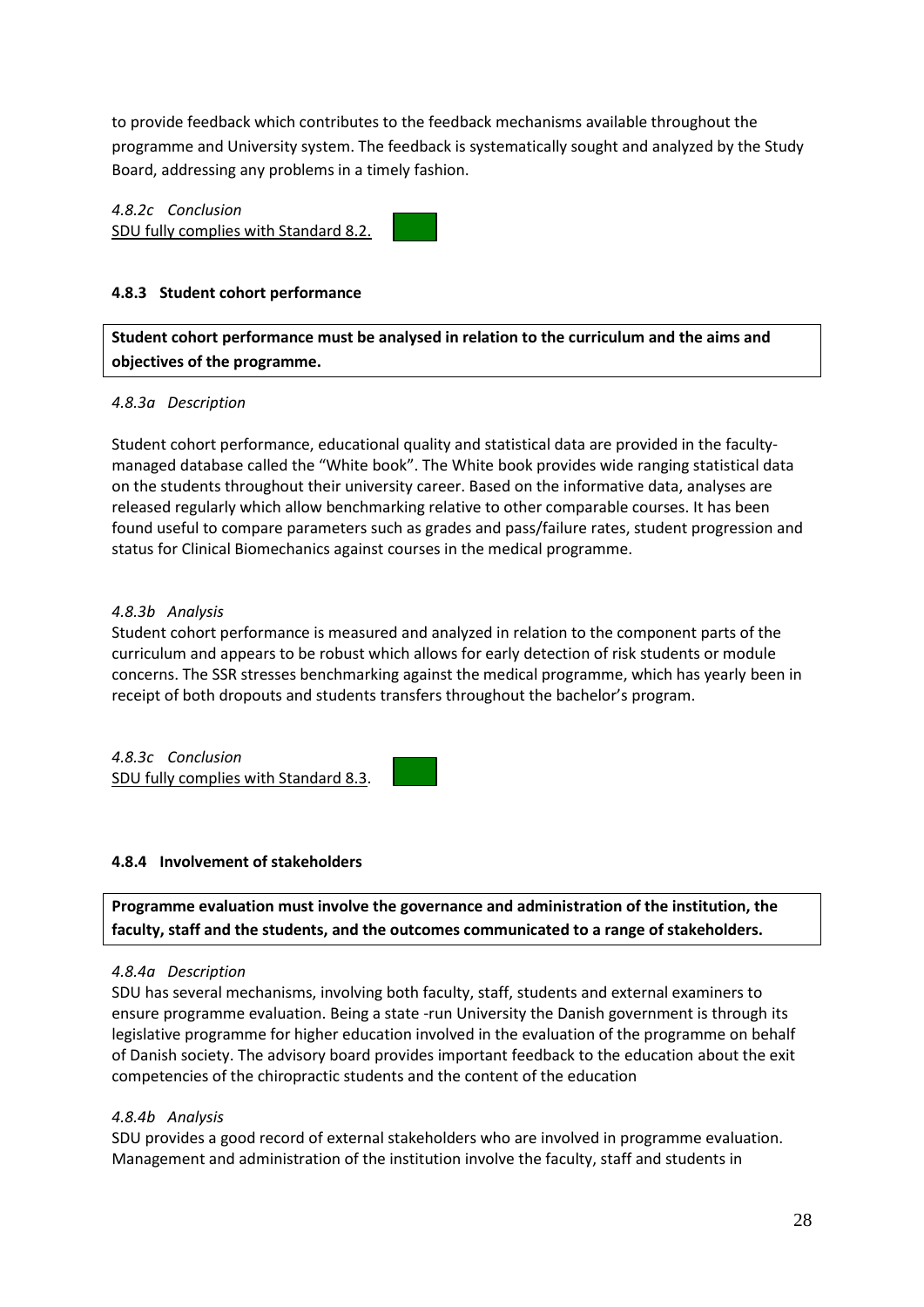programme evaluation. There is an opportunity to involve patients and/or previous patients in the evaluation of the clinical elements of the programme.

*4.8.4c Conclusion* SDU substantially complies with Standard 8.4.

### <span id="page-28-0"></span>**4.9 GOVERNANCE AND ADMINISTRATION**

#### **4.9.1 Governance**

**Governance and committee structures and functions of the chiropractic institution/programme must be defined, including their relationships within the university (as appropriate).**

#### *4.9.1a Description*

The Department of Sports Science and Clinical Biomechanics is located within the Faculty of Health, one of the five academic faculties of the University of Southern Denmark. The University is governed according to Danish Law and its Board of Governors formulates the overall vision and direction for the university within the parameters set by the Ministry of Science, Technology and Innovation.

#### *4.9.1b Analysis*

The Department has a well-defined structure with committees supported by both students and staff, this seems to fit well into the overall structure of the University. The University as a whole has recently undergone an evaluation by the Danish accrediting agency resulting in a positive accreditation.

*4.9.1c Conclusion* SDU fully complies with Standard 9.1.

#### **4.9.2 Academic leadership**

**The responsibilities of the academic head of the first qualification chiropractic programme, and of the academic management structures, must be clearly stated.**

#### *4.9.2a Description*

Programme management resides under the umbrella of Syddansk Universitet's Faculty of Health Sciences. The academic leadership is provided at the level of Faculty by the Dean and at departmental level by the head of department. The Head of Department and the Head of Research plan employee's work distribution between research, teaching and administration and plans the research strategy. The Head of Studies are responsible for providing teachers to relevant subjects. The Head of Studies, appointed by the Dean on the recommendation of the study board also has regular peer reviews by the Dean to ensure strategy with specific goals are achieved.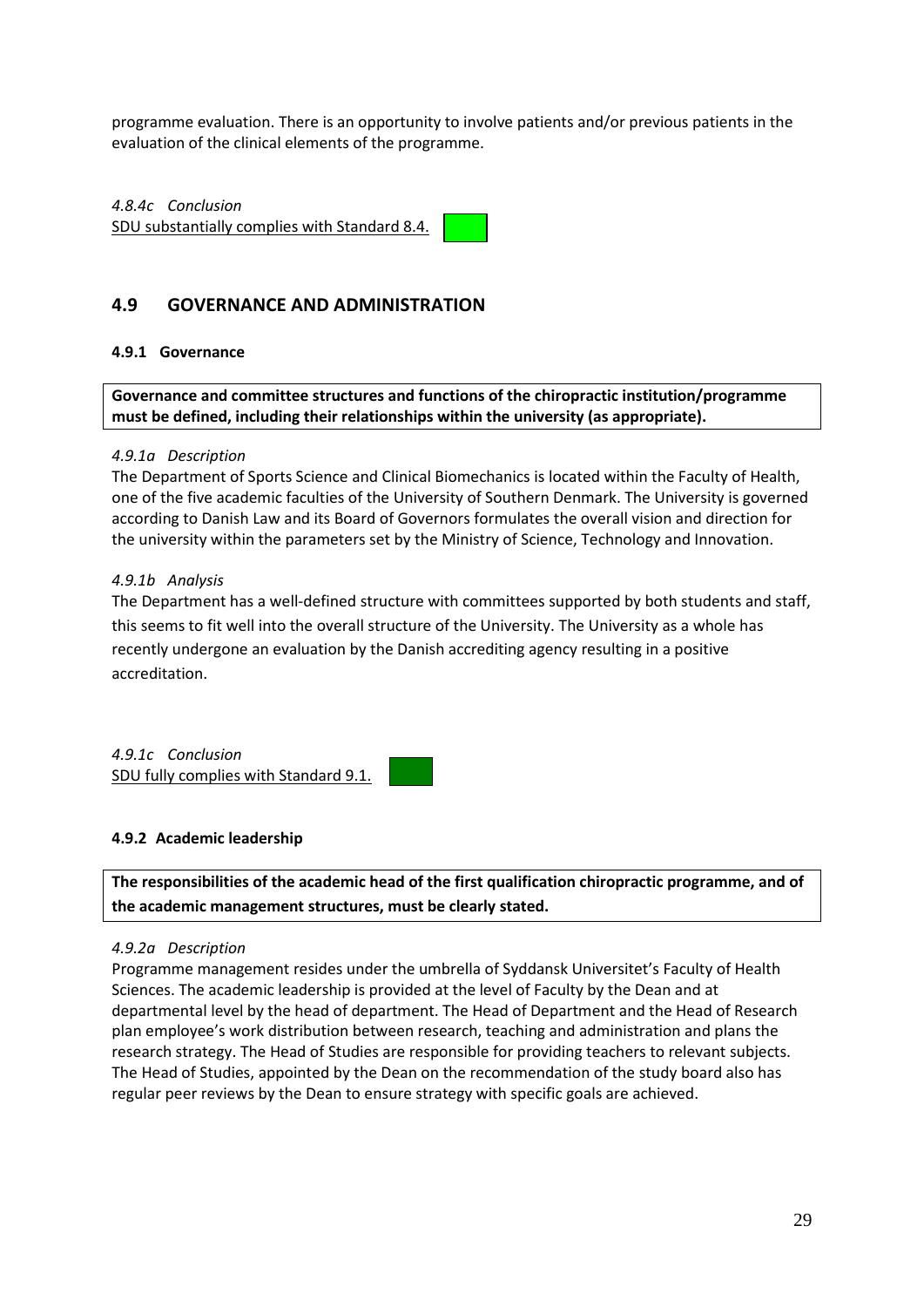#### *4.9.2b Analysis*

The Department benefits from an experienced and well qualified Head of Studies with good support both from the Dean and from the Vice Head of Studies. The responsibilities of all managers are clearly stated and understood.

# *4.9.2c Conclusion*

SDU fully complies with Standard 9.2.

### **4.9.3 Educational budget and resource allocation**

**The institution/programme must have a clear line of responsibility and authority for the curriculum and its resourcing, including remuneration of teaching staff, in order to achieve the overall aims and objectives of the chiropractic programme.**

#### *4.9.3a Description*

SDU has defined the process for budgeting for all faculties including the Faculty of Health Sciences. The budgeting process ensures adequate distribution of the available funds to all stakeholders. The Faculty of Health Science regularly conducts status meetings for all educations offered at SDU. The purpose of these meetings is, among other things, to establish a realistic budget through agreement between the Dean and the Director of Studies. This allows adequate financing of decisions on educational strategy, goals and plans of action with financial consequences. The budget for the education in Clinical Biomechanics closely matches the needs of the curriculum as the continuous development of the curriculum necessitates a continuous process of financial adjustments.

#### *4.9.3b Analysis*

The allocation of resources follows the University regulations. The Dean has a clear understanding of the need of the programme, with increased number of students there is equivalent increase in resources for the enhancement of both teaching and research.

*4.9.3c Conclusion* SDU fully complies with Standard 9.3.

#### **4.9.4 Interaction with professional sector**

**The institution/programme must have a constructive interaction with the chiropractic and chiropractic-related (health-related) sectors of society and government.**

#### *4.9.4a Description*

Clinical Biomechanics has an Advisory Board stipulated by the Danish Act on Universities. This ensures a systematic dialog between the education and relevant stakeholders. Relevant stakeholders and health professionals are involved in the development of the curriculum. The Head and Vice Head of Studies also have a dialogue with the Danish Patient Safety Authority regarding the content of the postgraduate internship and other relevant issues.

#### *4.9.4b Analysis*

As the Department is embedded within a Government recognised institution it benefits from relationships established within this system both as regards education and health.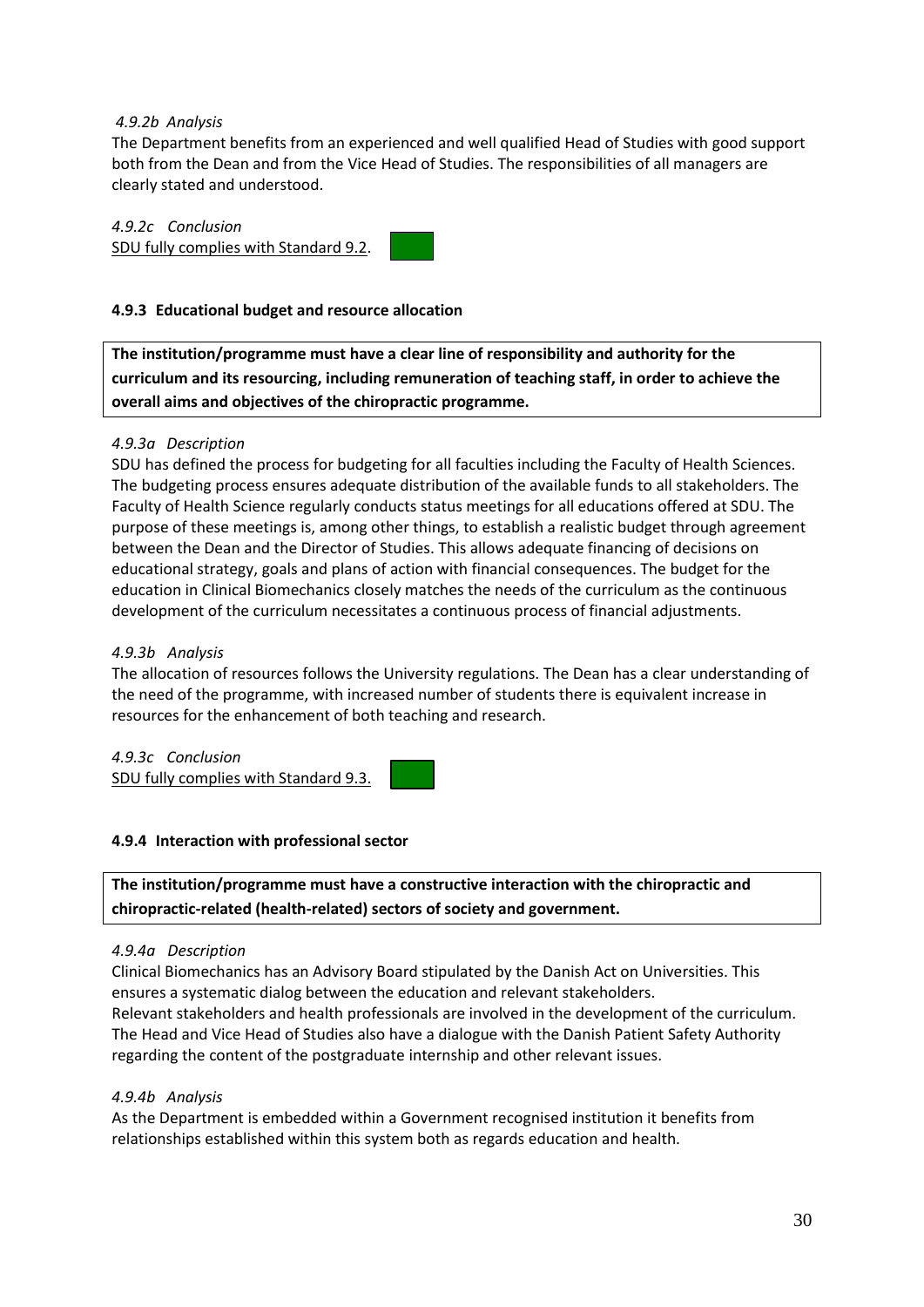The post graduate year run jointly by the Department and the Danish chiropractic profession ensures dialogue and understanding between educators, students and practitioners. It is possible that patient representation could be enhanced either by focus groups or questionnaires.

*4.9.4c Conclusion* SDU fully complies with Standard 9.4.

# <span id="page-30-0"></span>**4.10 CONTINUOUS RENEWAL AND IMPROVEMENT**

**The chiropractic institution/programme must have procedures for regular reviewing and updating of its structure and functions to rectify deficiencies and meet changing needs. (See 8.1 of standards). The outcome of these procedures should be made public (i.e. institutional websites) and should lead to continuous improvement of the programme. Institutions should publish information about their activities, including programmes, which is clear, accurate, objective, upto-date and readily accessible.**

#### *4.10a Description*

The quality system as previously described (standard 8.1) provides the framework for ensuring the quality of all educational programmes at the university including Clinical Biomechanics. The Advisory Board gives direction in matters of relevance of the education and contributes with

future visions on the labour market and new or revised demands on the qualification. The Advisory Board ensures contemporary updates of the chiropractic programme.

The Annual Status Meeting also ensures the quality of teaching and continues the development of the programme.

There is also a Graduate evaluation of the entire programme which is used to make plans for future curricular changes.

#### *4.10b Analysis*

Review and update of the programme is facilitated by the structure including the Advisory Board and Study Board. The team found evidence of improvements and changes to the curriculum based on discussions in these boards and with appropriate stakeholders enabled to take part in the decision making. The Graduate year, not part of the official degree, would benefit from further patient feedback and representation. The overall University website includes the necessary information about the programme.

*4.10c Conclusion* SDU fully complies with Standard 10

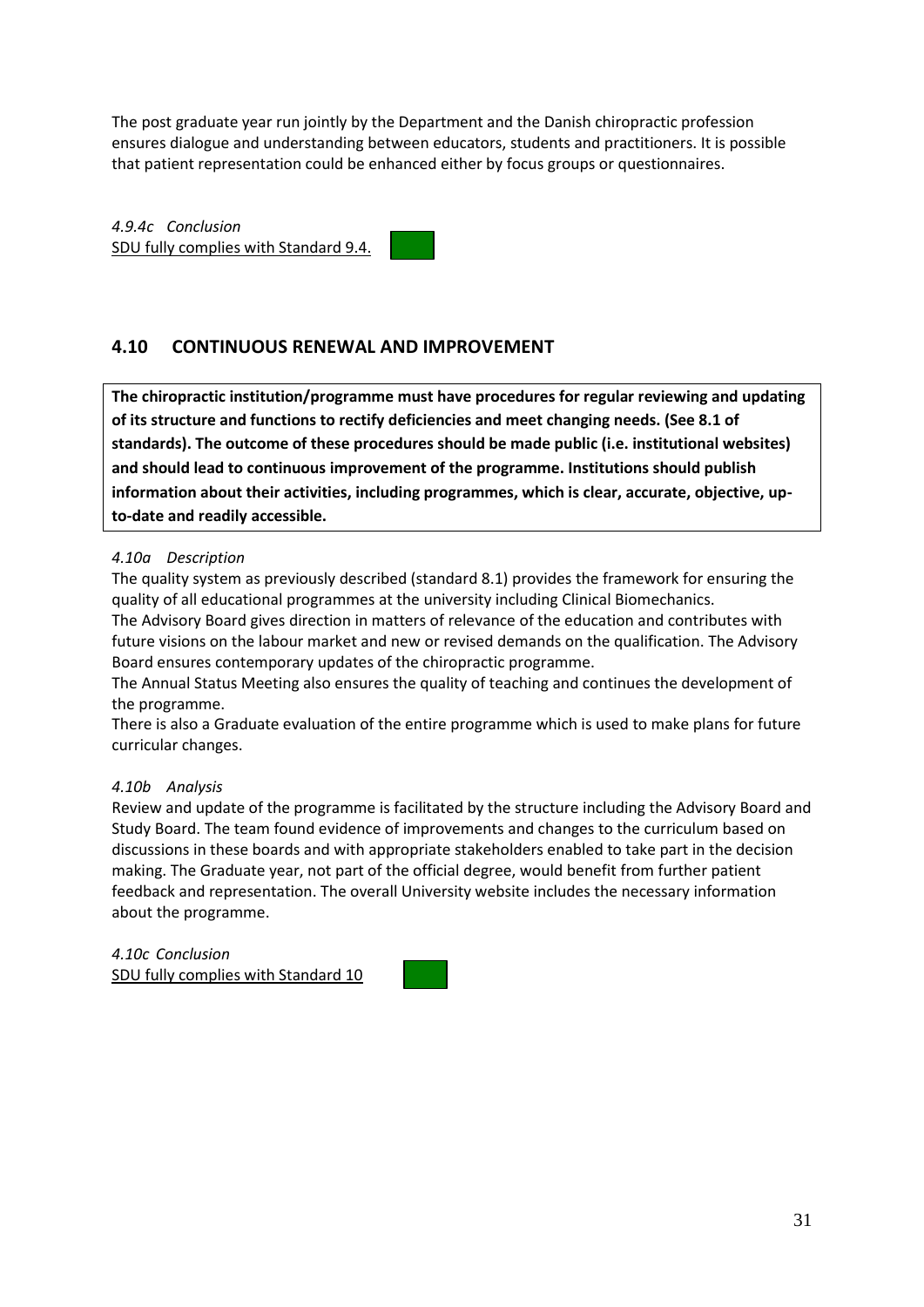# <span id="page-31-0"></span>**CONCLUSIONS**

### <span id="page-31-1"></span>5.1 SUMMARY

In conclusion, the Evaluation Team was impressed by the overall quality of the chiropractic education and training provided by the university. The following commendations and recommendations are highlighted:

#### <span id="page-31-2"></span>5.2 COMMENDATIONS, RECOMMENDATIONS AND CONCERNS

For the purposes of this report, the Evaluation Team adopted the following definitions from the Standards:

- **Commendations** Areas that meet or exceed the *Standards* and are worthy of specific recognition.
- **Recommendations** Areas requiring specific attention and action by an institution.
- **Concerns**  Areas of substantial weakness/concern as to jeopardise the accreditation of an institution that require specific attention and action by the institution *as a matter of urgency.*
- 5.2.1 Commendations:
	- 5.2.1.1 The supportive environment provided by the Head and Vice Head of Department for both staff and students.
	- 5.2.1.2 General satisfaction and enthusiasm of students, for the course, the faculty and their studies.
	- 5.2.1.3 The programme benefits from an engaging and inclusive Health Sciences Faculty.
	- 5.2.1.4 Rapid response of the university in light of the Covid-19 pandemic, supported by both students and staff.
	- 5.2.1.5 Ability for part time faculty to progress in their career at the university.
	- 5.2.1.6 The quality of the research and the inclusion and stimulation of research in all aspects of the curriculum, supported by a motivated team.
	- 5.2.1.7 The introduction of the Mini-CEX to provide and receive feedback in a timely manner, keeping track of the students learning curve within the Spine Centre.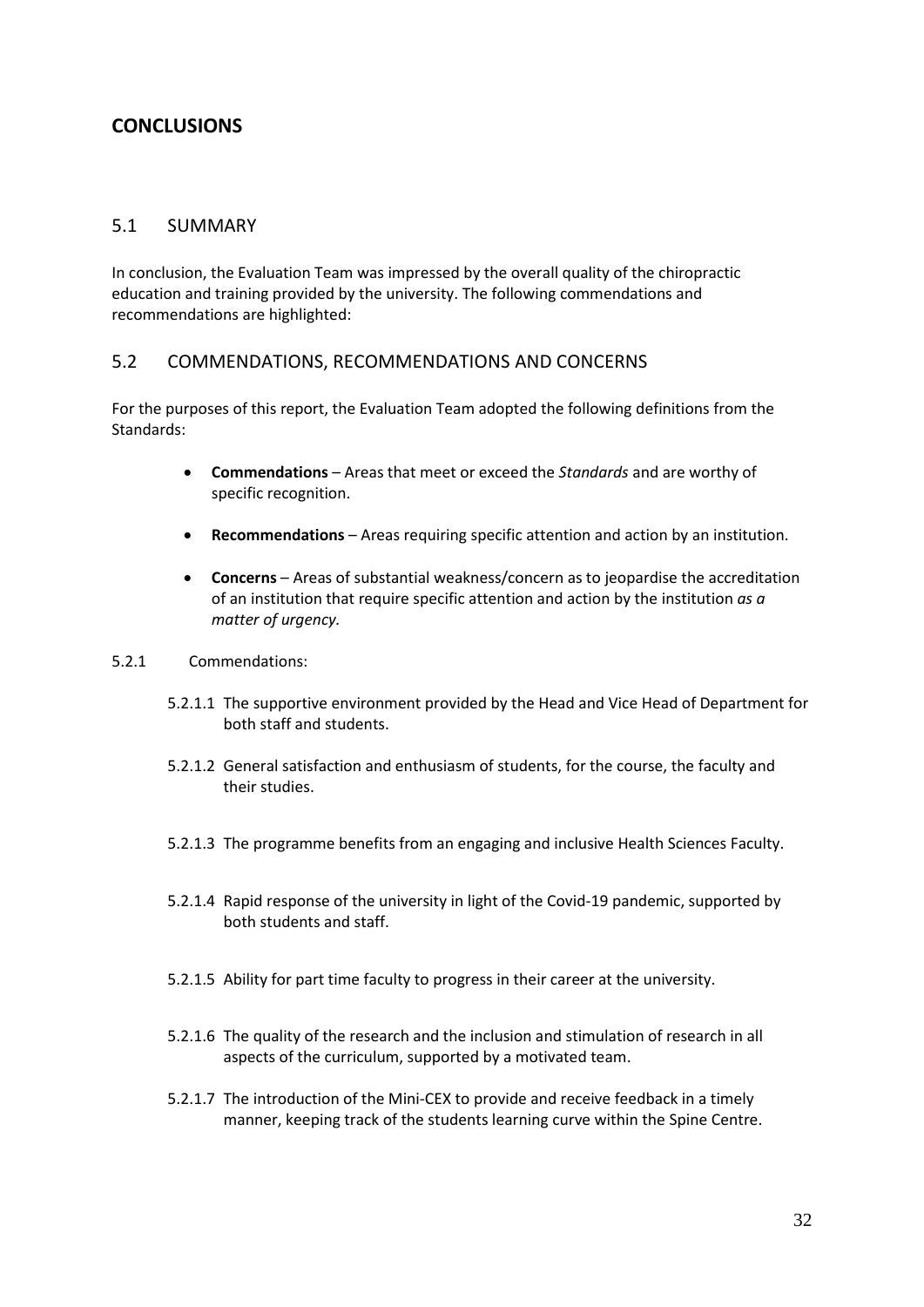#### 5.2.1 Recommendations:

- 5.2.1.1 Formalise the relationship with the private clinics involved in the programme to provide equal and sufficient experience for students.
- 5.2.1.2 Maximise the horizontal integration and minimize the overlap in order to overcome some of the existing curricular overload in the bachelor's programme.
- 5.2.1.3 Enhance the current relation with the medical programme in order to expose students to interprofessional learning activities.
- 5.2.1.4 Make use of the, newly implemented, virtual platform and online delivery to enhance the international collaboration with both academic staff and students.
- 5.2.1.5 Review the admissions/marketing process to recruit a broader spectrum of international learners.
- 5.2.1.6 Ensure that patients are included as stakeholders and contribute to the reviewing and updating of the programme.
- 5.2.3 Concerns:

There were no concerns.

### <span id="page-32-0"></span>5.3 ACKNOWLEDGEMENTS

The Team wishes to extend its thanks to the university, faculty and department for the hospitality and courtesy afforded to it during the on-site visit.